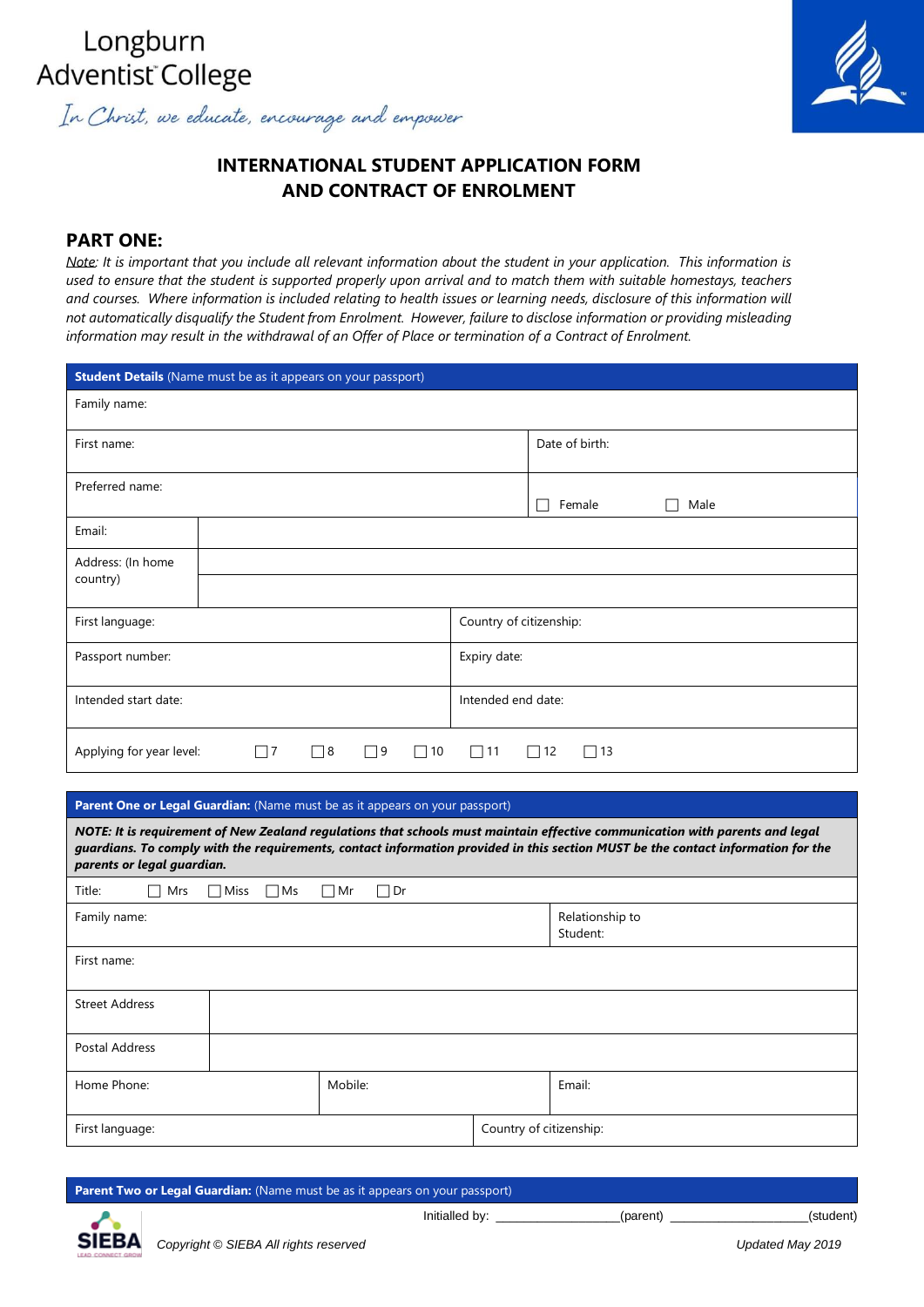## Longburn Adventist College **www.lac.school.nz/international International Student Application Form and Contract of Enrolment** international@lac.school.nz

| NOTE: It is requirement of New Zealand requlations that schools must maintain effective communication with parents and legal<br>guardians. To comply with the requirements, contact information provided in this section MUST be the contact information for the<br>parents or legal guardian. |                   |                 |                             |                         |  |
|------------------------------------------------------------------------------------------------------------------------------------------------------------------------------------------------------------------------------------------------------------------------------------------------|-------------------|-----------------|-----------------------------|-------------------------|--|
| Title:<br>Mrs                                                                                                                                                                                                                                                                                  | $\Box$ Ms<br>Miss | $\Box$ Dr<br>Mr |                             |                         |  |
| Family name:                                                                                                                                                                                                                                                                                   |                   |                 | Relationship to<br>Student: |                         |  |
| First name:                                                                                                                                                                                                                                                                                    |                   |                 |                             |                         |  |
| Street address:                                                                                                                                                                                                                                                                                |                   |                 |                             |                         |  |
| Postal address:                                                                                                                                                                                                                                                                                |                   |                 |                             |                         |  |
| Home phone:                                                                                                                                                                                                                                                                                    |                   | Mobile:         |                             | Email:                  |  |
| First language:                                                                                                                                                                                                                                                                                |                   |                 |                             | Country of citizenship: |  |

| <b>Religious Details</b>                        |          |            |           |                |
|-------------------------------------------------|----------|------------|-----------|----------------|
| Denomination (Religion):                        |          |            |           |                |
| Church of membership:                           |          |            |           |                |
| Dedicated                                       | Baptised | Christened | Confirmed | Not affiliated |
| Church of membership<br>Address & phone number: |          |            |           |                |

| <b>Emergency Contact</b> (In home country, other than parents): |  |  |  |  |
|-----------------------------------------------------------------|--|--|--|--|
| Contact's name:                                                 |  |  |  |  |
| Relationship to the<br>student:                                 |  |  |  |  |
| Mobile phone:                                                   |  |  |  |  |
| Home phone:                                                     |  |  |  |  |
| Email address:                                                  |  |  |  |  |

| Agent Information (If using an agent) |        |
|---------------------------------------|--------|
| Agency name:                          |        |
|                                       |        |
| Agent name:                           |        |
| Agent email address:                  | Phone: |

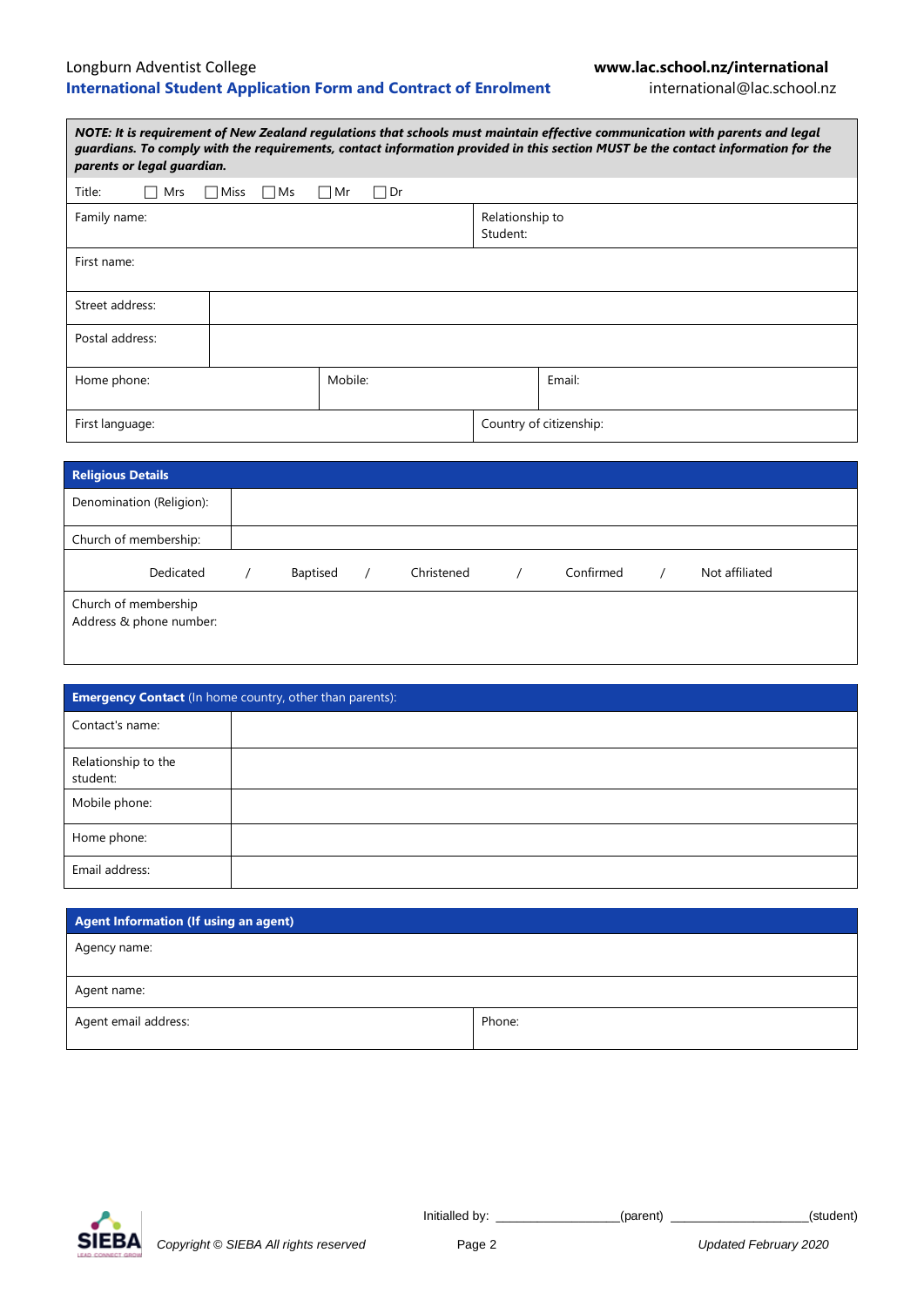## Longburn Adventist College **www.lac.school.nz/international International Student Application Form and Contract of Enrolment** international@lac.school.nz

| <b>Medical Information</b>                                                                                                                                                                                           |  |  |  |  |
|----------------------------------------------------------------------------------------------------------------------------------------------------------------------------------------------------------------------|--|--|--|--|
| Name of doctor (in home country):                                                                                                                                                                                    |  |  |  |  |
| Phone number of doctor:                                                                                                                                                                                              |  |  |  |  |
| Does the student have any history of previous illness that may affect their enrolment, including mental illness?                                                                                                     |  |  |  |  |
|                                                                                                                                                                                                                      |  |  |  |  |
| $\sqcap$ Yes<br>$\Box$ No<br>If 'Yes' please provide details (attach additional pages if required).                                                                                                                  |  |  |  |  |
|                                                                                                                                                                                                                      |  |  |  |  |
| Please tick the appropriate box if you suffer from or have suffered from any of the following medical conditions:                                                                                                    |  |  |  |  |
| $\Box$ Asthma<br>Back/Neck problems<br>□ Glandular Fever<br>$\Box$ Allergy to bee/wasp stings<br>$\Box$ Migraines                                                                                                    |  |  |  |  |
| $\Box$ HIV or Aids<br>$\Box$ Diabetes<br>$\Box$ Hepatitis A, B or C<br>$\Box$ Epilepsy<br>$\sqcap$ Heart Condition                                                                                                   |  |  |  |  |
| ⊤uberculosis<br>ADD or ADHD<br>$\Box$ Allergies<br>Food Allergies<br>Eating Disorder                                                                                                                                 |  |  |  |  |
| □ Depression/Anxiety                                                                                                                                                                                                 |  |  |  |  |
| Other: (Please describe)                                                                                                                                                                                             |  |  |  |  |
|                                                                                                                                                                                                                      |  |  |  |  |
| Does the student have any medical implants (such as metal implants) that may affect receiving medical treatment while in New Zealand?                                                                                |  |  |  |  |
| $\Box$ Yes<br>∏No                                                                                                                                                                                                    |  |  |  |  |
| If 'Yes' please provide details (attach additional pages if required).                                                                                                                                               |  |  |  |  |
|                                                                                                                                                                                                                      |  |  |  |  |
| Is the student currently on any medication?                                                                                                                                                                          |  |  |  |  |
| $\Box$ Yes<br>$\Box$ No<br>If 'Yes' please provide details (attach additional pages if required).                                                                                                                    |  |  |  |  |
|                                                                                                                                                                                                                      |  |  |  |  |
| Please note: If you suffer from conditions requiring medication, it is advisable to bring your own medication to NZ. You will be required to notify the school regarding<br>any medications that you bring with you. |  |  |  |  |
| Is there anything further that the school needs to be aware of in enrolling and supporting the student as an international student?                                                                                  |  |  |  |  |
| $\Box$ Yes<br>$\Box$ No                                                                                                                                                                                              |  |  |  |  |
| If 'Yes' please provide details (attach additional pages if required).                                                                                                                                               |  |  |  |  |
|                                                                                                                                                                                                                      |  |  |  |  |
|                                                                                                                                                                                                                      |  |  |  |  |
| Do you consent to the school providing over-the-counter medication *such as acetaminophen, paracetamol or ibuprofen?                                                                                                 |  |  |  |  |
| $\Box$ No<br>$\Box$ Yes                                                                                                                                                                                              |  |  |  |  |
| If 'No' please specify what medications you do not want the Student to receive:                                                                                                                                      |  |  |  |  |
|                                                                                                                                                                                                                      |  |  |  |  |
|                                                                                                                                                                                                                      |  |  |  |  |
| <b>Learning Information</b>                                                                                                                                                                                          |  |  |  |  |
|                                                                                                                                                                                                                      |  |  |  |  |
| How many years of schooling not including pre-school education has the student had?                                                                                                                                  |  |  |  |  |
| Please provide a copy of the lastest two school reports for the student with this application                                                                                                                        |  |  |  |  |

Does the student have any learning or behavioural difficulties which may require extra school support or services?

■ Yes No

If 'Yes' please provide details (attach additional pages if required).

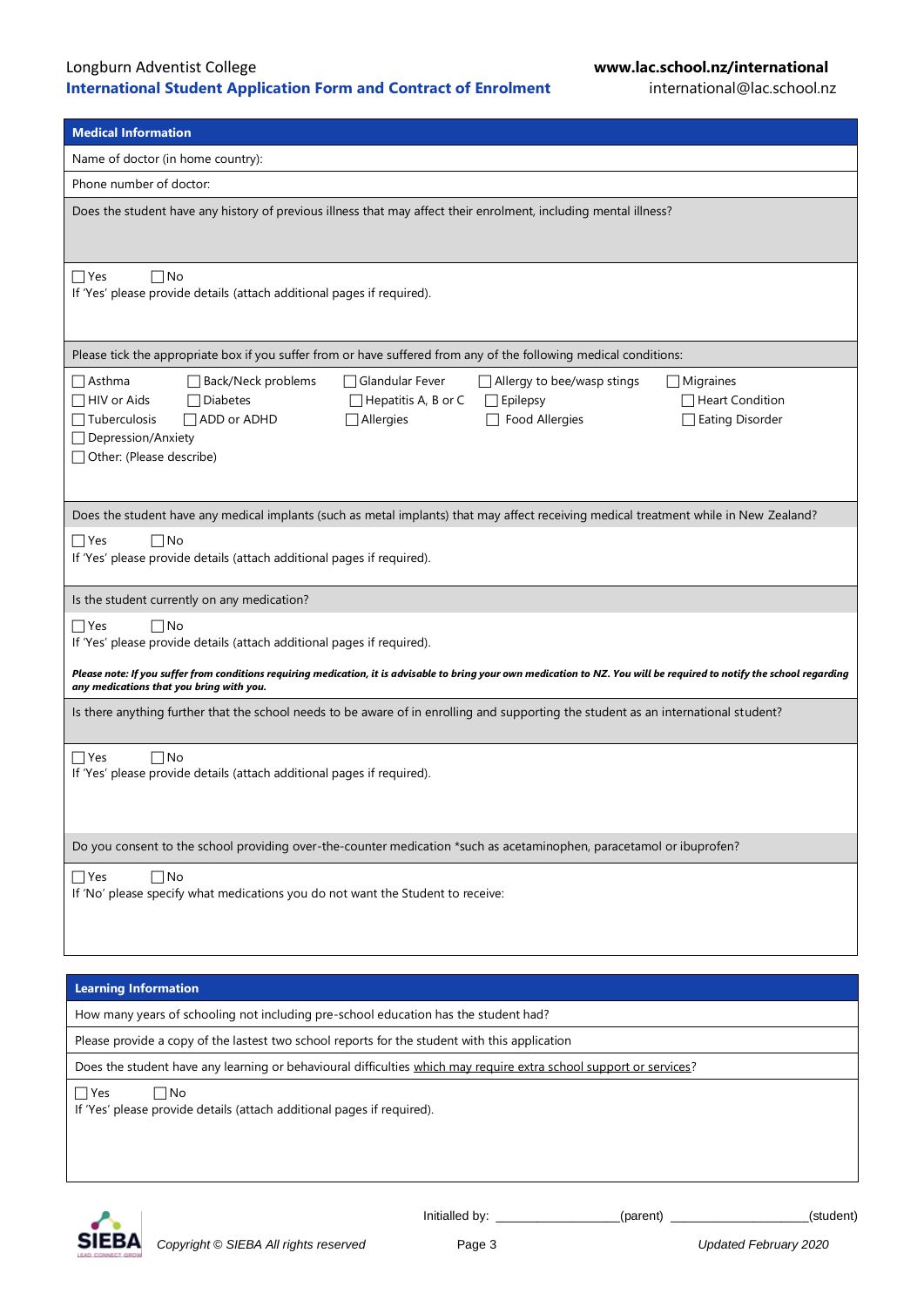## Longburn Adventist College **www.lac.school.nz/international International Student Application Form and Contract of Enrolment**

| <b>General Details</b>                                                                                                          |                                                                               |  |  |  |
|---------------------------------------------------------------------------------------------------------------------------------|-------------------------------------------------------------------------------|--|--|--|
| Has the student previously applied for entry to the school?                                                                     | $\Box$ No<br>$\sqcap$ Yes                                                     |  |  |  |
| If yes, when?                                                                                                                   |                                                                               |  |  |  |
| Has the student ever had a family member or relative enrolled at the school?<br>$\Box$ No<br>$\Box$ Yes                         |                                                                               |  |  |  |
| Name:                                                                                                                           | Year attended:                                                                |  |  |  |
| Has the student previously studied at any other NZ school?                                                                      | $\bigcap$ Yes<br>$\Box$ No                                                    |  |  |  |
| If yes, please state the name of the school:                                                                                    | Dates:                                                                        |  |  |  |
| How many years has the student studied English?                                                                                 | ] Months<br>$\Gamma$<br>  Years<br>$\Gamma$                                   |  |  |  |
| Do the student's parents speak or read English?<br>Speak                                                                        | $\Box$ Yes<br>$\Box$ No<br>Read<br>$\Box$ Yes<br>No                           |  |  |  |
| Has the student been convicted or been the subject of any matter before any Court?                                              |                                                                               |  |  |  |
| $\Box$ Yes<br>$\Box$ No<br>If 'Yes' please provide details (attach additional pages if required).                               |                                                                               |  |  |  |
|                                                                                                                                 |                                                                               |  |  |  |
| <b>Accommodation Requirements</b>                                                                                               |                                                                               |  |  |  |
| Accommodation choice:<br>School Hostel<br>$\Box$ Homestay                                                                       | □ Designated caregiver (relative or family friend)<br>$\Box$ Live with parent |  |  |  |
| $\Box$ Music<br>$\Box$ Reading<br>Interests:<br><b>□ Movies/TV</b>                                                              | □ Outdoor Activities<br>Sports<br>Travel                                      |  |  |  |
| Other interests:                                                                                                                |                                                                               |  |  |  |
| Does the student have any food allergies or special dietary requirements? $\frac{1}{2}$                                         |                                                                               |  |  |  |
| $\exists$ Yes<br>$\n  1$ No<br>If 'Yes' please provide details (attach additional pages if required).                           |                                                                               |  |  |  |
| Does the student have any other special requirements for accommodation? (e.g.Pets, cultural or religious requirements, phobias) |                                                                               |  |  |  |
| ∩No<br>$\Box$ Yes<br>If 'Yes' please provide details (attach additional pages if required).                                     |                                                                               |  |  |  |

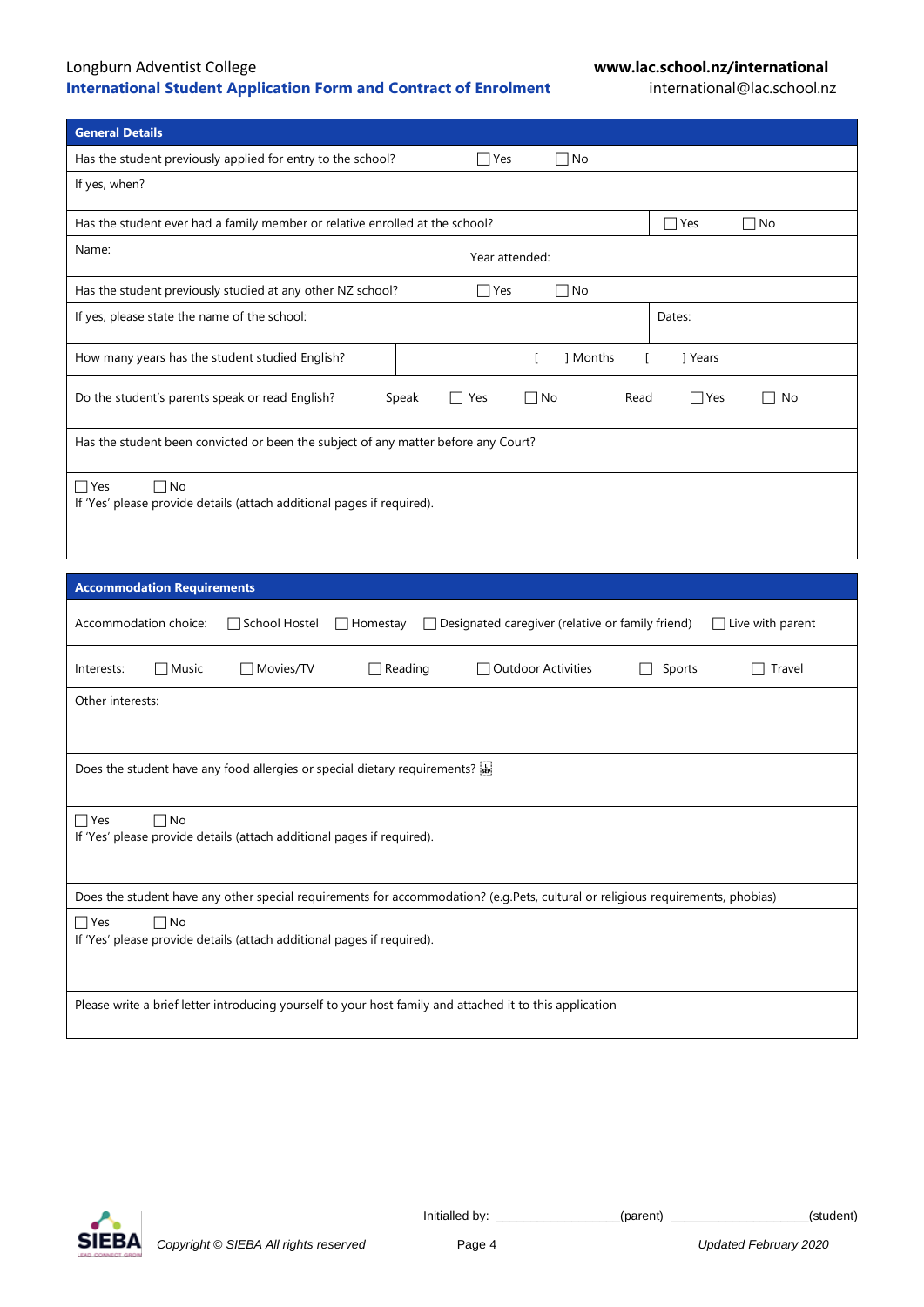| Designated Caregiver Details (If staying with a relative or close family friend) |         |  |  |  |
|----------------------------------------------------------------------------------|---------|--|--|--|
| Name of caregiver:                                                               |         |  |  |  |
| Address (in NZ):                                                                 |         |  |  |  |
|                                                                                  |         |  |  |  |
| Home phone:                                                                      | Mobile: |  |  |  |
| Email:                                                                           |         |  |  |  |
| Relationship to student:                                                         |         |  |  |  |

| <b>Insurance Details</b>                                                                                                   |      |     |  |
|----------------------------------------------------------------------------------------------------------------------------|------|-----|--|
| Do you wish to purchase insurance through the school?                                                                      | ∃Yes | ∃No |  |
| If you are providing your own insurance, please provide an English copy of the policy details to the school once purchased |      |     |  |

## **Please visit Longburn Adventist College's website for an updated list of the available subjects:**

<https://www.lac.school.nz/students/>

| <b>Subject Preferences</b> |                   |         |                   |
|----------------------------|-------------------|---------|-------------------|
| <b>Subject</b>             | <b>Year Level</b> | Subject | <b>Year Level</b> |
| . .                        |                   | 4.      |                   |
| Z.                         |                   | 5.      |                   |
| 3.                         |                   | 6.      |                   |

*Please note: Subject preferences in this application are an indication only and actual subjects will depend upon availability and prior learning. The school reserves the right to determine subject placement and year level throughout enrolment in consultation with students and families.* 

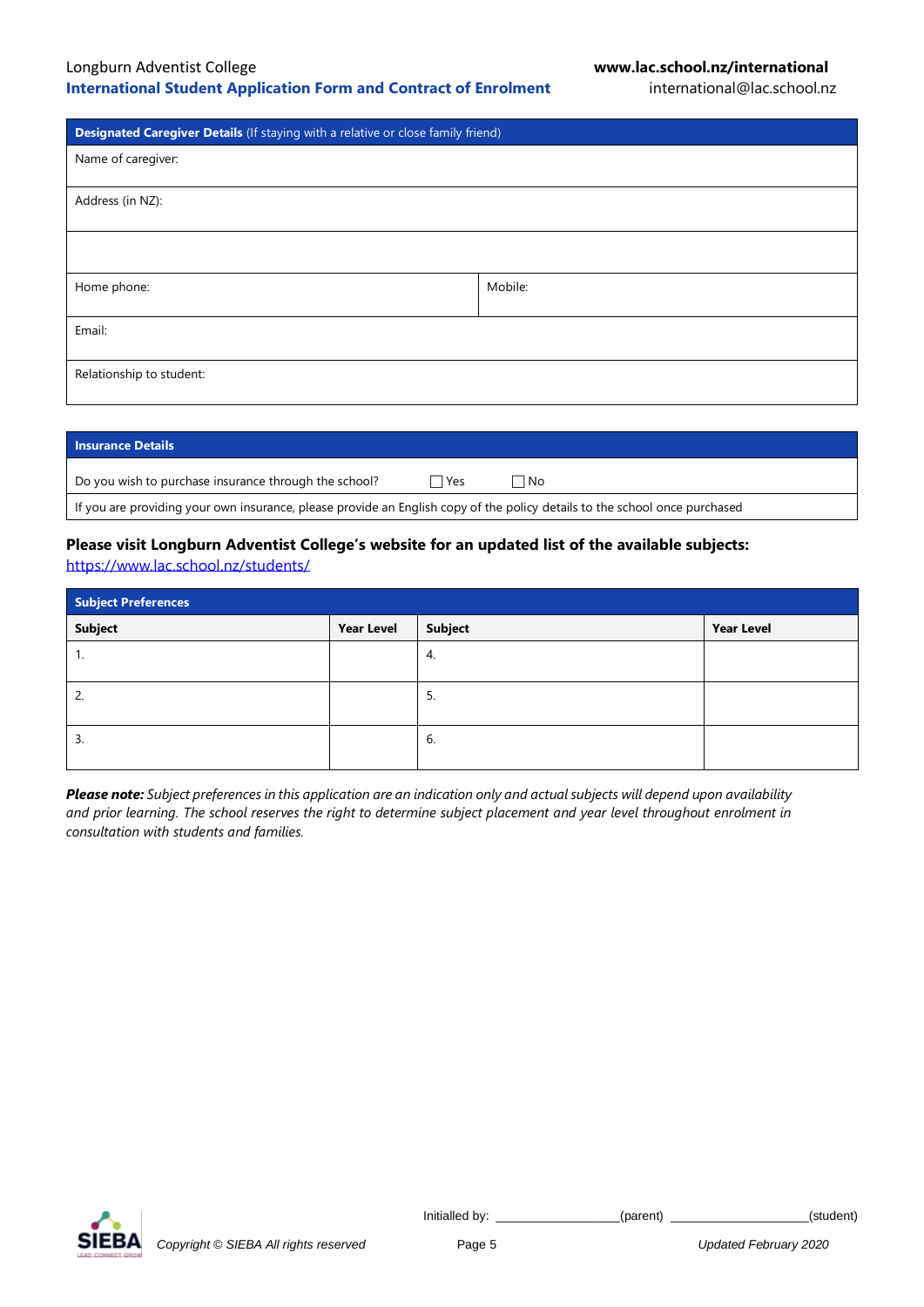## **PART TWO:**

**THE TERMS AND CONDITIONS APPENDED TO THIS APPLICATION, FORM AND GOVERN THE STUDENT'S TUITION AT THE SCHOOL. BY SIGNING BELOW, THE STUDENT, THE SCHOOL AND THE PARENTS OR LEGAL GUARDIAN AGREE TO THOSE TERMS AND CONDITIONS. PLEASE ENSURE THE TERMS AND CONDITIONS ARE READ CAREFULLY.**

### **Terms and Conditions:**

#### **Definitions**

For the purposes of this Agreement the following terms shall have the following meanings:

**Accommodation** means the residential accommodation provided to the Student.

**Accommodation Agreement** means the agreement between the Student, the School, the Parents, which governs the Student's accommodation arrangements.

**Act** means the Education Act 1989.

**Agreement** means this Agreement including any schedules.

**Application Form** means the standard enrolment form which forms the cover page of this Agreement.

**Code** means the Education (Pastoral Care of International Students) Code of Practice 2016.

**Designated Caregiver** has the meaning as set out in the Code.

**Disciplinary Action** includes termination of this Agreement and suspension, expulsion and exclusion of the Student as those terms are defined in the Act.

**Fee** means fees payable by the Parents to the School as per the Fee Schedule.

**Fee Schedule** means the schedule of fees for Tuition, Accommodation and miscellaneous charges, which is available from the School on request and may be updated from time to time.

**Homestay** has the meaning as set out in the Code.

**Legal Guardian** means the person or persons who is legally the guardian of the Student in their home country and has the legal right to make decisions about their care, education and wellbeing. It can include parents, where they have the right to make decisions for the Student.

**Offer of Place** means a Confirmed Offer of Place and does not include any provisional offer.

Parent means the student's biological or legally adoptive parent. Except where the context requires otherwise, references to Parents in this agreement includes Legal Guardians and also includes a single Parent who has the sole right of guardianship in relation to the child.

**Residential Caregiver** has the meaning as set out in the Code.

**School** means the school referred in the annexed Application Form.

**Student** means the student referred to in the annexed Application Form.

**Termination** means termination of the Agreement and includes termination by the School expelling or excluding the Student.

**Tuition** means the education of the Student at the School.

**Period of Enrolment** means any period for which Fees are paid and for the purpose of this Agreement the enrolment of the Student begins on the course start date stated in the Student's Offer of Place and ends on the course end date stated in the Student's Offer of Place, or on such earlier date as the parties agree or the School terminates the Agreement pursuant to clause 24 or 26 of the Agreement.

#### **Preliminary Provisions**

- The Agreement is declared to be an Enrolment Contract in terms of section 2 of the Act.
- The School shall provide Tuition to the Student in accordance with school policies, the Code, the Act and any other applicable laws, in return for the payment of the Fee.

#### **Terms of Agreement**

- Unless otherwise agreed in writing between the parties, the School's responsibility for the Student commences on the first day of the Period of Enrolment and ends on the last day of the Period of Enrolment, or in the event that the Student's Tuition is terminated, on the date of termination. The parties agree that any period of time in which the Student is in New Zealand before or after the Period of Enrolment will be at the risk of the Student and Parents/Legal Guardians and that the School will have no legal or moral responsibility for what occurs during this period unless otherwise agreed in writing.
- Except in the circumstances described in clauses 6, 7 and 8, the conditions in this Agreement apply for the whole time the Student is enrolled at the School during a Period of Enrolment. The Agreement may be renewed on application to the School in writing. Renewal of this Agreement is at the sole and absolute discretion of the School and is subject to satisfactory performance and attendance by the Student, the School making an Offer of Place for a further Period of Enrolment and the payment of Fees. For avoidance of doubt, should this Agreement be renewed the Period of Enrolment for the renewed term shall be that stated in the Offer of Place issued by the School to the Student in respect of the renewed term.

Initialled by: \_\_\_\_\_\_\_\_\_\_\_\_\_\_\_\_\_\_(parent) \_\_\_\_\_\_\_\_\_\_\_\_\_\_\_\_\_\_\_\_(student) The School is not responsible for the Student if the Student chooses to leave New Zealand during the Period of Enrolment. Should the Student leave New Zealand during the Period of



*Copyright © SIEBA All rights reserved* Page 6 *Updated February 2020*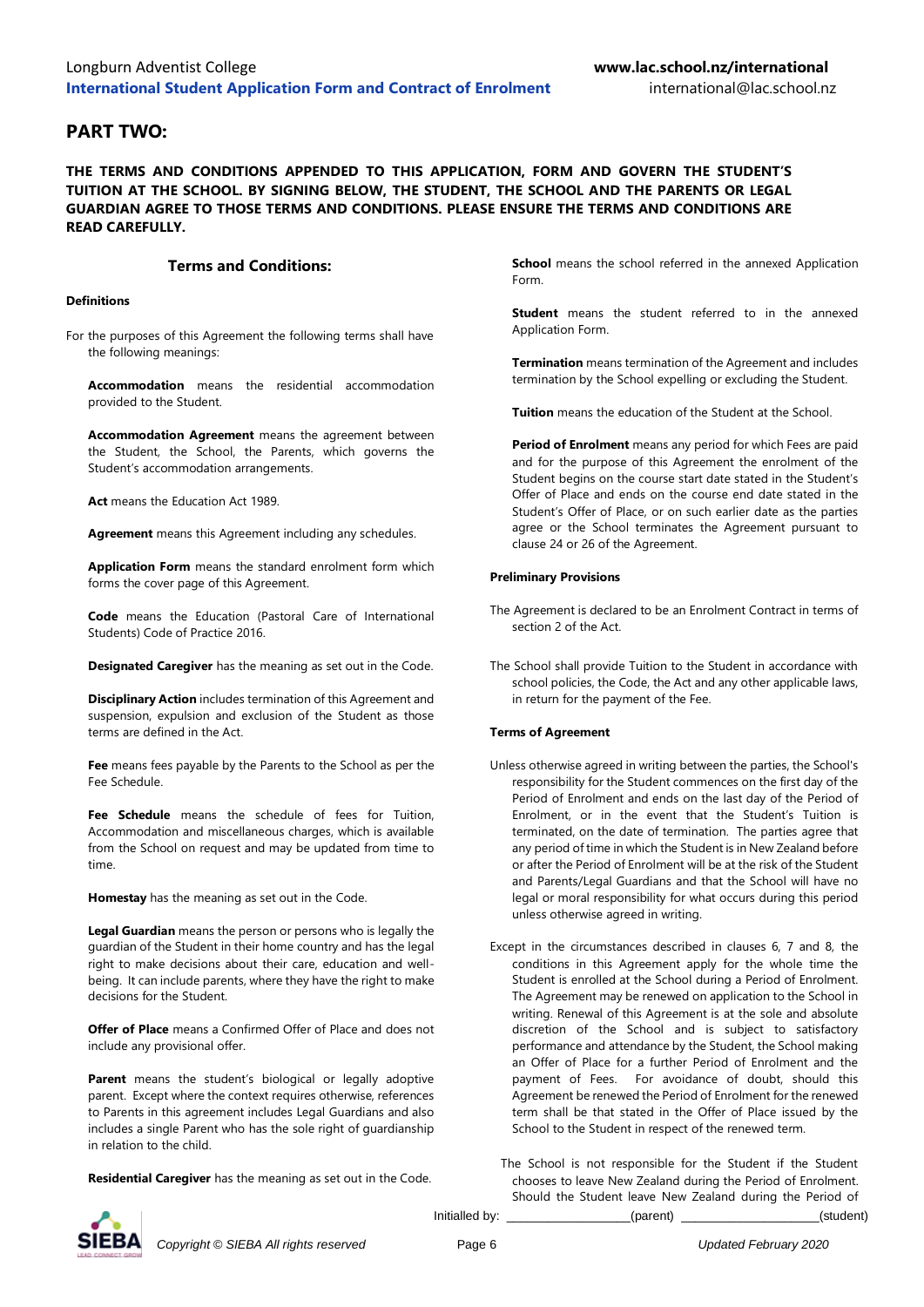Enrolment other than as part of a School organised trip the School's responsibility for the Student shall cease upon the Student's departure and resume upon the Student returning to New Zealand.

- This Agreement is deemed to be written consent from the Parent or Legal Guardian that the School is not responsible for the Student's day-to-day care where the student is in the custody of a Residential Caregiver who is a supervisor for the Student while the Student is in temporary accommodation and that supervisor is not a resident of New Zealand and is travelling with or accompanying the Student for the purpose of supervising them during the Period of Enrolment.
- The School is not responsible for the Student's day-to-day care where the Student is in the custody of a person approved by the Parent or Legal Guardian as part of a handover of care arrangement during enrolment made in accordance with the Code.
- During the Period of Enrolment the Student must keep the School reasonably informed of his or her whereabouts including without limitation if the Student intends to leave New Zealand during the Period of Enrolment.

#### **Accommodation**

- The Parents and Student agree that no changes to accommodation arrangements will be made whatsoever without the prior written agreement of the School.
- The Parents and the Student agree that this Agreement is subject to and conditional on the School being satisfied that the Student has appropriate accommodation arrangements in place and, where applicable, an Accommodation Agreement or Designated Caregiver Agreement being entered into by all relevant parties.
- The Parents irrevocably authorise the principal of the School to advise the Residential Caregiver (whether or not arranged through the school) of all matters and information required to be provided to the Parents and agree to appoint the Residential Caregiver in New Zealand to receive such information in substitution for the Parents.

#### **Immigration and Insurance**

- The Parents and Student agree to comply with the immigration requirements as set out in the Immigration Act 2009, and any immigration conditions applicable to the Student's stay in New Zealand. The Parents and Student understand that the School has an obligation to report any breaches of the immigration requirements to the appropriate immigration authority.
- The Student must maintain an up-to-date visa as stipulated by Immigration New Zealand.
- The Parents agree that it is a condition of enrolment that the Student has current and comprehensive travel and medical insurance. Where insurance in not arranged by the School, the Parents will provide the School with evidence of the relevant insurance policy. If appropriate evidence is not provided, the School may organise insurance it considers appropriate and pass on this cost to the Student or Parents.

#### **Fees**

- The Fee must be paid to the School in advance of each Period of Enrolment or as otherwise directed by the School. The Parents and the Student agree to comply with school policies regarding the payment of the Fee.
- If Tuition is terminated by the School during a Period of Enrolment, in accordance with the Act and the Code, any refund of the Fee applicable to that Period of Enrolment will be assessed in accordance with refund policy contained in Schedule Three, as updated by the school from time to time..

#### **Information, Warranties and Acknowledgements**

The Parents agree to provide the School with educational, medical financial or other information relating to the wellbeing of the Student as may be requested from time to time by the School. If the Parents provide misleading information or fail to disclose information about the Student to the School, such that the School has to change or modify the level of Tuition or Accommodation required by the Student, the School may charge the Parents such fees as required to adequately compensate for such additional requirements. For avoidance of doubt, the obligation to disclose information continues during the term of this Agreement and the Parents and Legal Guardians are obliged to notify the School in respect of any changing conditions in relation to the Student.

The Student and the Parents confirm that:

- (a) The Student does not suffer from any medical condition or behavioural condition (including mental health conditions and allergies) that may negatively impact on the health, safety or education of the Student or any other student at the School, except as disclosed in writing in the Application Form;
- (b) The Student does not have any medical or other special needs that require additional support, except as disclosed in writing on the Application Form;
- (c) The Student has never been charged with or convicted of any crime, or the subject of other proceedings before any court, except as disclosed in writing on the Application Form;
- (d) All information in the Application Form is true and correct to the best of their knowledge and belief.

The Parents and Student acknowledge that:

- (e) The School may obtain at any time from any person or entity any information it requires to process and/or accept the Student for admission to the School or to perform or complete any of the other purposes under this Agreement. The Parents and the Student authorise any such person to release to the School any personal information that person holds concerning the Student and/or Parents.
- If the Student and/or Parents fail to provide any information requested in relation the Students admission to the School,

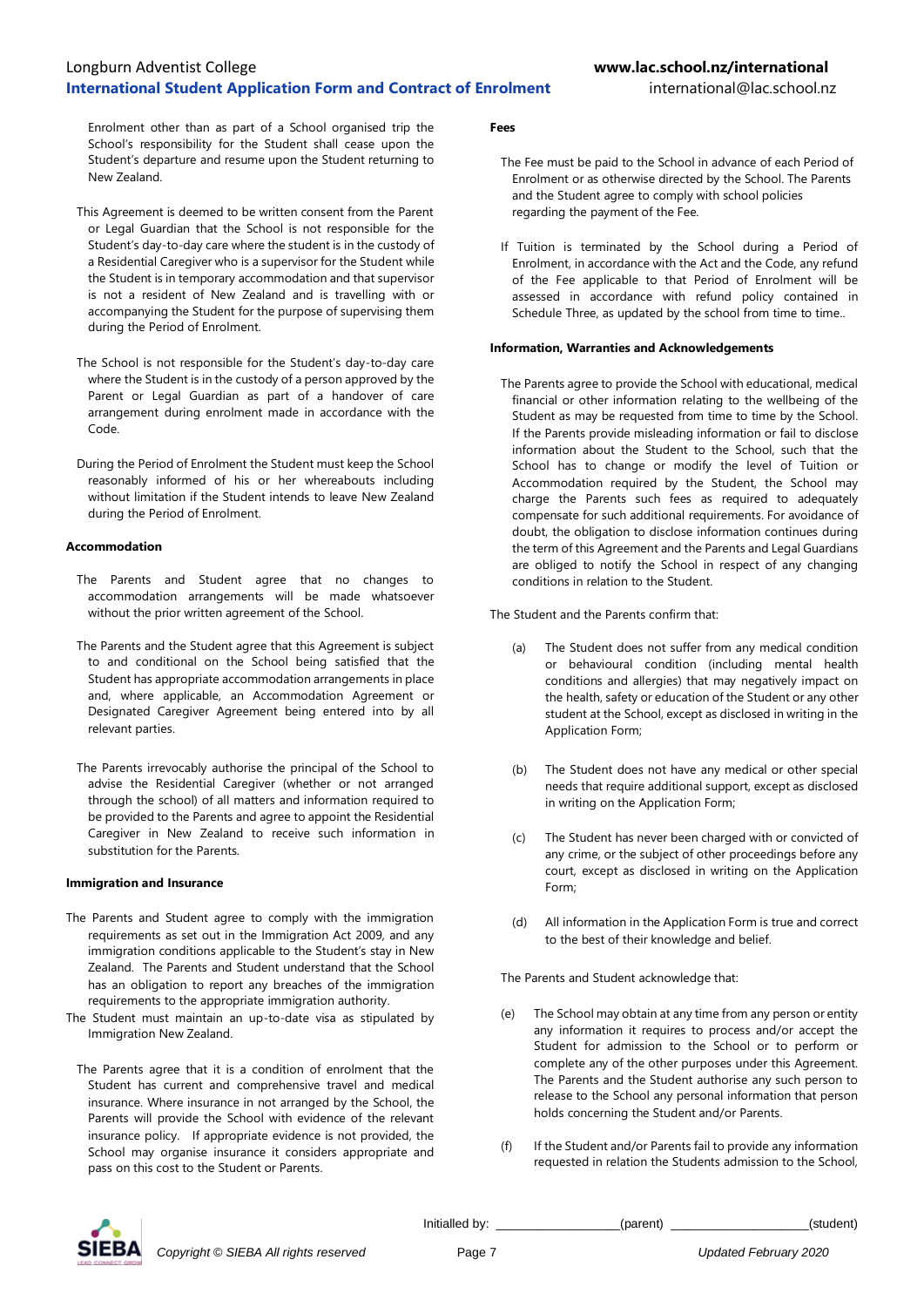the School may be unable to process the Student's application.

- (g) This Agreement is conditional at all times on the Student having accommodation in New Zealand which complies with the Code. If this condition is unable to remain fulfilled, than this Agreement will be at an end.
- (h) Personal information of the Student and/or Parents collected or held by the School is provided and may be held, used and disclosed to enable the School to process the Student's eligibility to receive Tuition at the School and Accommodation.
- (i) The Parents agree that where the Student lives in a School approved Homestay, this Agreement is subject to an Accommodation Agreement being entered into by the School and the Parents. Where the Student lives with a Designated Caregiver, this Agreement is subject to a Designated Caregiver Agreement being entered into by the School, the Parents and the Designated Caregiver. In either case, a breach by the Student of the Accommodation Agreement or of the Designated Caregiver Agreement will be deemed to be a breach of this Agreement.
- (j) All personal information provided to the School is collected and will be held by the School.
- (k) The Student and Parents have the right under the Privacy Act 1993 to obtain access to and request corrections of any personal information held by the School concerning them.
- (l) Under the Privacy Act 1993, any information collected may be provided to education authorities.
- (m) Information relating to the education, health, welfare or safety of the Student, may be released to relevant parties outside the School, at the discretion of the School.
- (n) Photographs and videos of the Student may be used for the Student's records and in any publicity material for the School unless otherwise agreed in writing by the parties.

#### **Consent**

- The Parents and the Student, who have signed this Agreement irrevocably appoint and authorise the principal of the School (or such other person as may be appointed by the School to carry out the principal's duties) to:
	- (o) Receive information from any person, authority, or corporate body concerning the Student including, but not limited to, medical, financial, educational or welfare information;
	- (p) Provide consents that may be necessary to be given on the Student's behalf in the event of a medical emergency where it is not reasonably practicable to contact the Parents.
- The School shall seek specific written consent of the Parents before the Student, being a student of any age, participates in any activity either organised by the School or by another party which are considered to be adventure activities or extreme sports or are activities that are organised by the School and

require the Student to stay away from their regular accommodation overnight.

- Except in the circumstances described in clause 22, this agreement is deemed to be written consent of the Parents for any activity organised and/or supervised by the School, including trips and physical activities, regardless of whether consent is sought from domestic students in relation to the same activity.
- Unless otherwise agreed in writing by the parties, this Agreement is deemed to be written consent for leisure travel or stays organised and supervised by the Student's Homestay or Residential Caregiver (where applicable) where the travel is within New Zealand for a period of not more than seven days and does not result in the Student missing any scheduled school days.

#### **Conduct, Discipline and Termination**

- The Student will comply at all times with school policies, the Code and the Act, and the Parents shall work with the School to ensure such compliance. This includes, without limitation, compliance with the Code of Student Conduct which is annexed to this Agreement as Schedule One, including any amendments made by the School during the Period of Enrolment.
- In the event of any breach of this agreement by the Student or the Parents, the School may take any disciplinary step it considers appropriate, including terminating this Agreement, and/or suspending, excluding or expelling the Student and (if applicable) notify Immigration New Zealand of its decision to terminate the Agreement or to exclude or expel the Student.
- Without limitation, the following actions shall be deemed to be breaches of this Agreement which may warrant disciplinary action:
	- (q) Refusal by the Student to obey any reasonable instruction given by any employee or officer of the School during the Period of Enrolment;
	- (r) Any breach of the Code of Student Conduct by the Student;
	- (s) Any breach of the Accommodation Agreement or Designated Caregiver Agreement by the Student or Parent;
	- (t) Any act by the Student during the Period of Enrolment that creates a risk to the safety of any person;
	- (u) Any act by the Student during the Period of Enrolment that jeopardises the education of any other Student;
	- (v) Any breach of clauses 14 or 15 of this Agreement or of the warranties contained in clause 19 of this Agreement;
- (w) Failure to make payments pursuant to the Fee Schedule; and
- (x) Any other breach of this Agreement

Where appropriate, the School will follow the process set out in the Disciplinary Policy which is annexed to this Agreement as



*Copyright © SIEBA All rights reserved* Page 8 *Updated February 2020*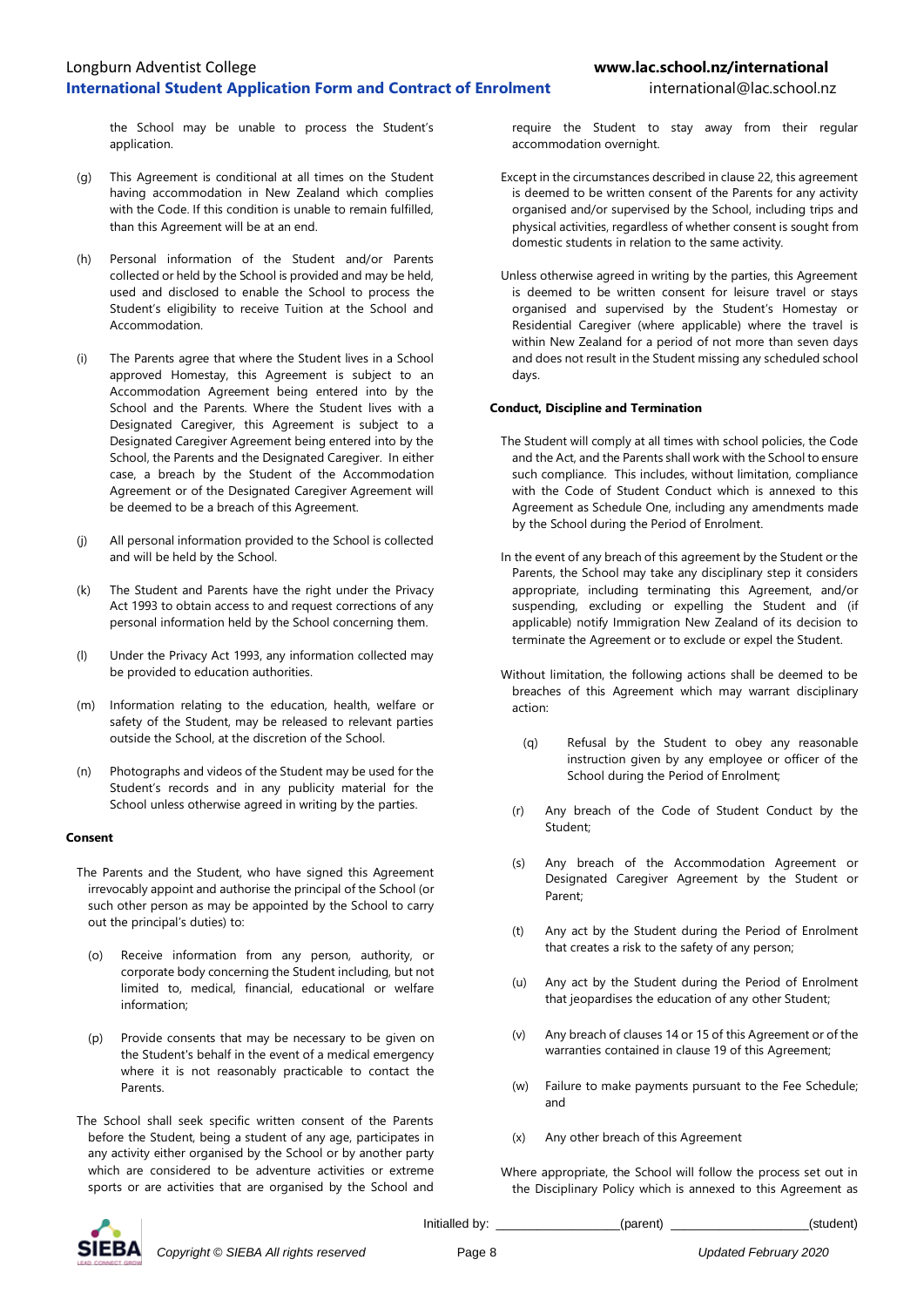Schedule Two when exercising its disciplinary powers pursuant to clause 26 of this Agreement, but nothing in this Agreement shall limit the power of the School to summarily terminate this Agreement or expel or exclude the Student for serious misconduct or to suspend the Student pending investigation if the School concludes that this step is necessary for the purpose of protecting the safety of any person, including the Student.

#### **General Matters**

- No party to this Agreement is liable to the other for failing to meet its obligations under this Agreement to the extent that the failure was caused by an act of God or other circumstances beyond its reasonable control.
- This Agreement shall be construed and take effect in accordance with the non-exclusive laws of New Zealand. In relation to any legal action or proceedings arising out of or in connection with this Agreement the Parents irrevocably:
	- (y) Submit to the non-exclusive jurisdiction of the Courts of New Zealand; and
	- (z) Agree that proceedings may be brought before any Court including any forum constituted under the Arbitration Act 1908 within New Zealand, and waive any objection to proceedings in any such Court or forum on the grounds of venue or on the grounds that the proceedings have been brought in an inconvenient forum.
- Notices given under this Agreement must be in writing and given to the addresses set out in the Application Form. Those notices sent by post will be deemed to have been received ten (10) days after posting.
- Notices may also be given by sending an email to the email addresses specified on the first page of this agreement and will be deemed to have been received 12 hours after it has been sent.
- This Agreement contains the entire understanding of the parties and overrides any prior promises, representations, understandings or agreements. The terms of the Agreement may be changed by the School in consultation with the Student, and Parents, except where such change is required by New Zealand legislation or the Code. This Agreement shall continue in force during the Period of Enrolment with the School.
- The School shall at all times comply with the Health and Safety at Work Act 2015.
- Nothing in this Agreement limits any rights that the Parents or Student may have under the Consumer Guarantees Act 1993.
- The parties acknowledge that prior to signing this Agreement, they have had the opportunity to seek independent legal advice in respect of its content and effect.
- This Agreement may be executed in one or more counterparts, each of which when so executed and all of which together shall constitute one and the same Agreement. Delivery of executed counterparts may be delivered by email, facsimile transmission or through an internet service set up for that purpose.

The parties agree that any dispute in relation to this Agreement will be resolved in accordance with the Code and the School Policies.



*Copyright © SIEBA All rights reserved* Page 9 *Updated February 2020*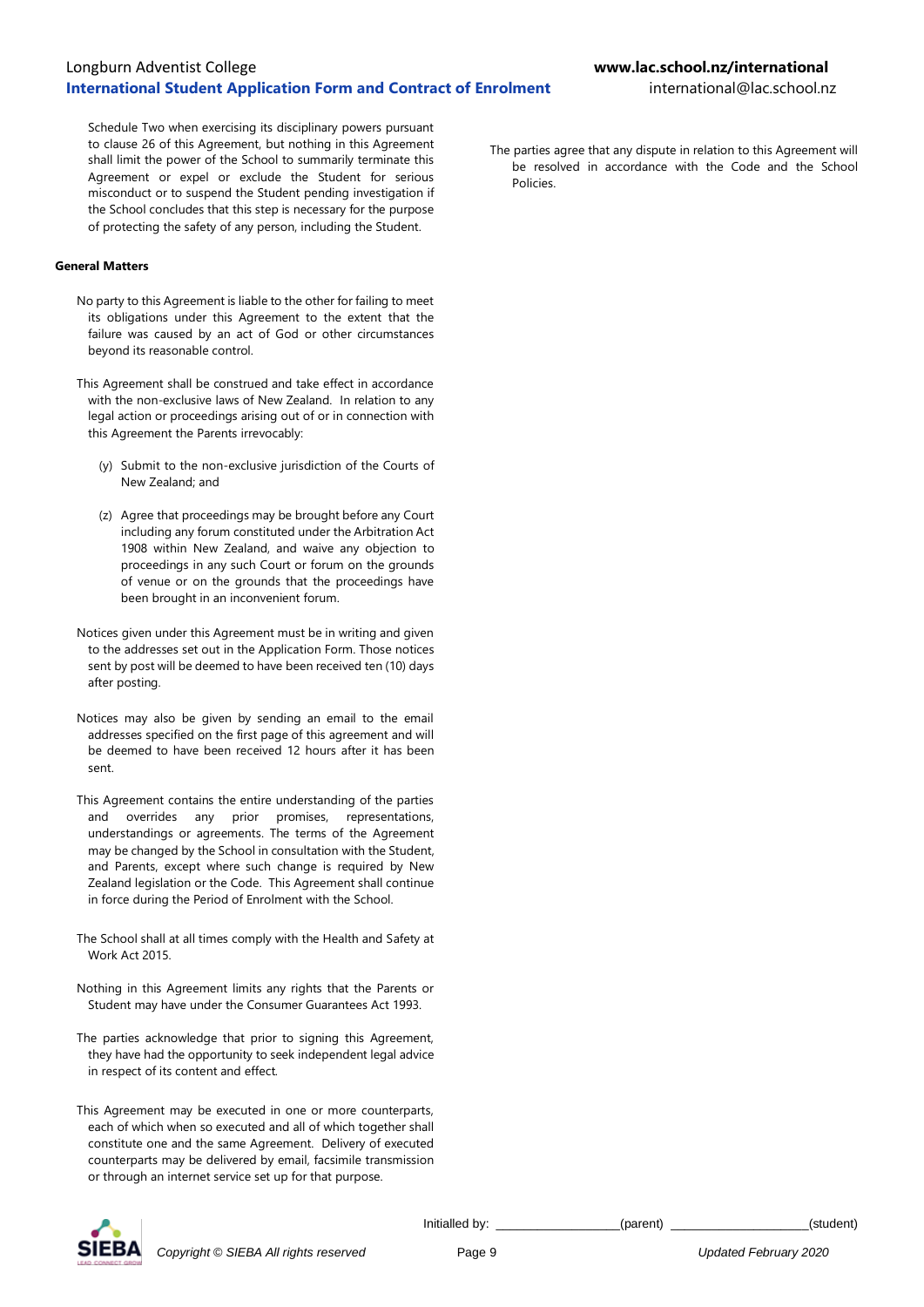## **PARENTS/LEGAL GUARDIANS AND STUDENTS' DECLARATION AND AUTHORISATION**

We declare that the information contained in this application is true and complete. We understand that any false or incomplete information submitted in support of this application may invalidate this application and may result in the withdrawal of an Offer of Place. We agree that we have received sufficient information to make an informed decision about enrolment at the School.

**Key Terms:** This Contract of Enrolment includes provisions:

- (i) that allow the School to discipline the Student, including by expulsion
- (ii) that control and limit the Student's rights of refund when Enrolment ends early
- (iii) that require the Parents to make full disclosure of all relevant information and
- (iv) that provide consent for the School to permit certain activities without further consent from the Parents.

#### *This is an important legal document, please read all clauses carefully.*

## **By signing this agreement you confirm that all of the information in the application form is true and complete.**

## **SIGNING**

#### **Parents/Legal Guardians**

By signing below, the Parents (as applicable) confirm that they have read the Agreement and agree to be bound by it in all respects: (please also initial each page of the Agreement, including the schedules)

| Name(s):      |  |  |
|---------------|--|--|
|               |  |  |
| Signature(s): |  |  |
|               |  |  |
| Date:         |  |  |

## **School**

By signing below, the authorised signatory of the School confirms that they are authorised to sign on behalf of the School, and confirms that the School will be bound by the Agreement in all respects:

| Name:           | Signature: |  |
|-----------------|------------|--|
| Date:           |            |  |
| القمام الممتعات |            |  |

#### **Student**

By signing below, the Student confirms he/she has read and understood the Agreement and agrees to abide by the Code, School Policies and (to the extent applicable) the Agreement: (please also initial each page of the Agreement, including the schedules)

| Name: | - -<br>Signature: | _______________________ |
|-------|-------------------|-------------------------|
| Date: |                   |                         |

## **CODE OF CONDUCT** (Schedule One)

## **STUDENT EXPECTATIONS Attendance**

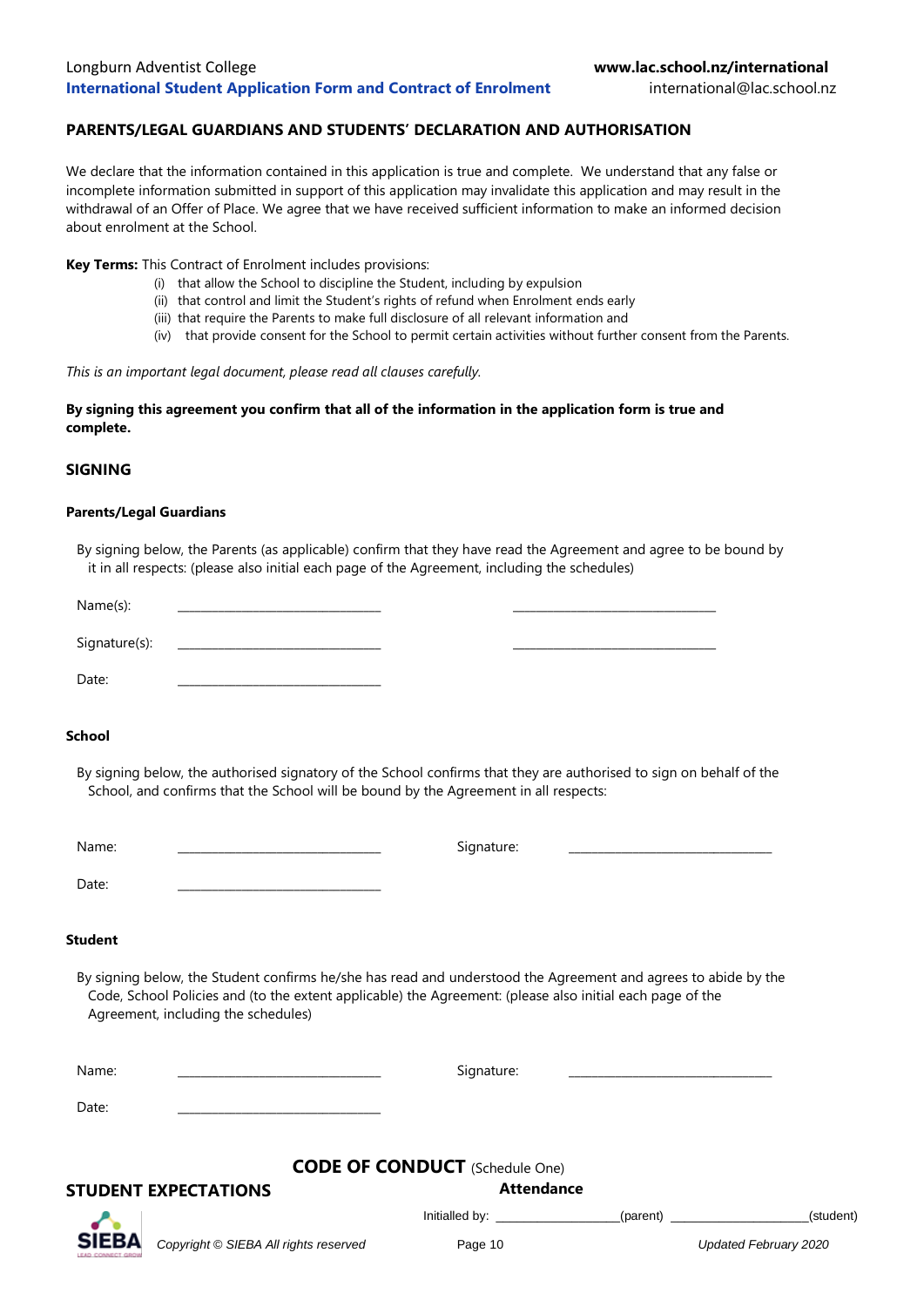Students are required to attend all classes. The school is required to know where all students are during the school day to ensure their safety.

- a) If a student is unable to attend school, it is important that the parent/caregiver contact the office via the school APP, phone or email prior to 9.00am on each day of absence. State the reason for the absence.
- b) If a student arrives late between 8.45am and 9.00am, they need to report immediately to their roll mark class. They will be recorded as 'late'.
- c) Students who are late and arrive after 9.00am are required to sign into the school through reception. A late pass is then issued to be given to their respective class teacher.
- d) Exams students are expected to sit related examinations for all subjects that require them.
- e) Students with timetabled non-contact periods and correspondence courses must report to the library or place designated on their timetable.
- f) Catching up after absences: Students are responsible for studying and completing classroom material missed during any absence from school. This applies for GATEWAY, STAR courses off-site as well as other types of absences.

## **Sign-out Procedure for Leaving Campus**

- Sign-out procedures: Students who have appointments outside the school - during the school day are required to show a note to their teacher and then present this to the office. Parent(s)/Caregiver(s) must come to the office to sign their child out of school.
- If a person other than a legal guardian is picking up a student, a letter of permission from the legal guardian must be given to the office. Reception staff may contact parent/caregivers to verify details and are also authorised to ask for proof of identify of anyone signing a child out.

## **IT Devices Including Cell Phones**

Students will bring appropriate devices for educational and learning purposes only. Appropriate devices are ones that have a physical keyboard. Students are responsible for the safe use and security of their device.

## **Support for Appropriate Devices:**

- a) Contact the IT Manager for support with using the appropriate device at school:
- b) itmanager@lac.school.nz
	- i. Make sure that the device comes to school fully charged.
	- ii. Students need to have their own insurance cover in case of damage/loss.

## **Safe Use of Appropriate Devices**

a) Students agree to the 'Digital Integrity Agreement' when enrolling at LAC to signal they understand the

expected behaviours for safe use of Digital Devices at  $LAC$ 

- i. Students show respect and integrity when using their device(s). Use the Golden Rule, "Treat others as you would like to be treated" in all their digital communications.
- ii. Any suspected inappropriate use of digital devices will be followed up. This may include an audit of student activity by logging on to their accounts, confiscation of the device in case of immediate inappropriate use and referral to the Year Level Dean.
- b) Mobile phones will not be used as a primary device for learning. Students will have their phones on silent and will not use them in school time without permission of a teacher.

## **DIGITAL INTEGRITY AGREEMENT**

When enrolling at LAC, every student is required to sign the Digital Integrity Agreement. The agreement requires each student to adhere to the following statements -

I agree to:

- a) Be a safe user whenever and wherever I use that technology.
- b) Be responsible whenever and wherever I use technology and support others by being respectful in how I talk to and work with them and never write, or participate in online bullying. This includes forwarding unhelpful messages or supporting others in harmful, inappropriate or hurtful online behaviour.
- c) Respect LAC's IT security system. This means that I will not hack, by-pass or use proxies, etc.
- d) Use the LAC wireless only. I will not create wireless hotspots using personal cellular data and will not share these.

When I am online or using any device, for any purpose at school, I agree to:

- a) Report to an adult if I feel unsafe or uncomfortable online, or see a friend being unsafe or being made to feel uncomfortable by others.
- b) Behave in the way outlined in this Longburn Adventist College's eLearning and digital citizen agreement.
- c) Keep my device switched off and in my bag during class, except for specified learning purposes agreed with the teacher of the lesson.
- d) Not give out my own or others' personal details including full names, telephone numbers, addresses, images, mobile numbers and email addresses.
- e) Protect my password.



When I use Information Technology (IT), both at school and at home, I have responsibilities and rules to follow.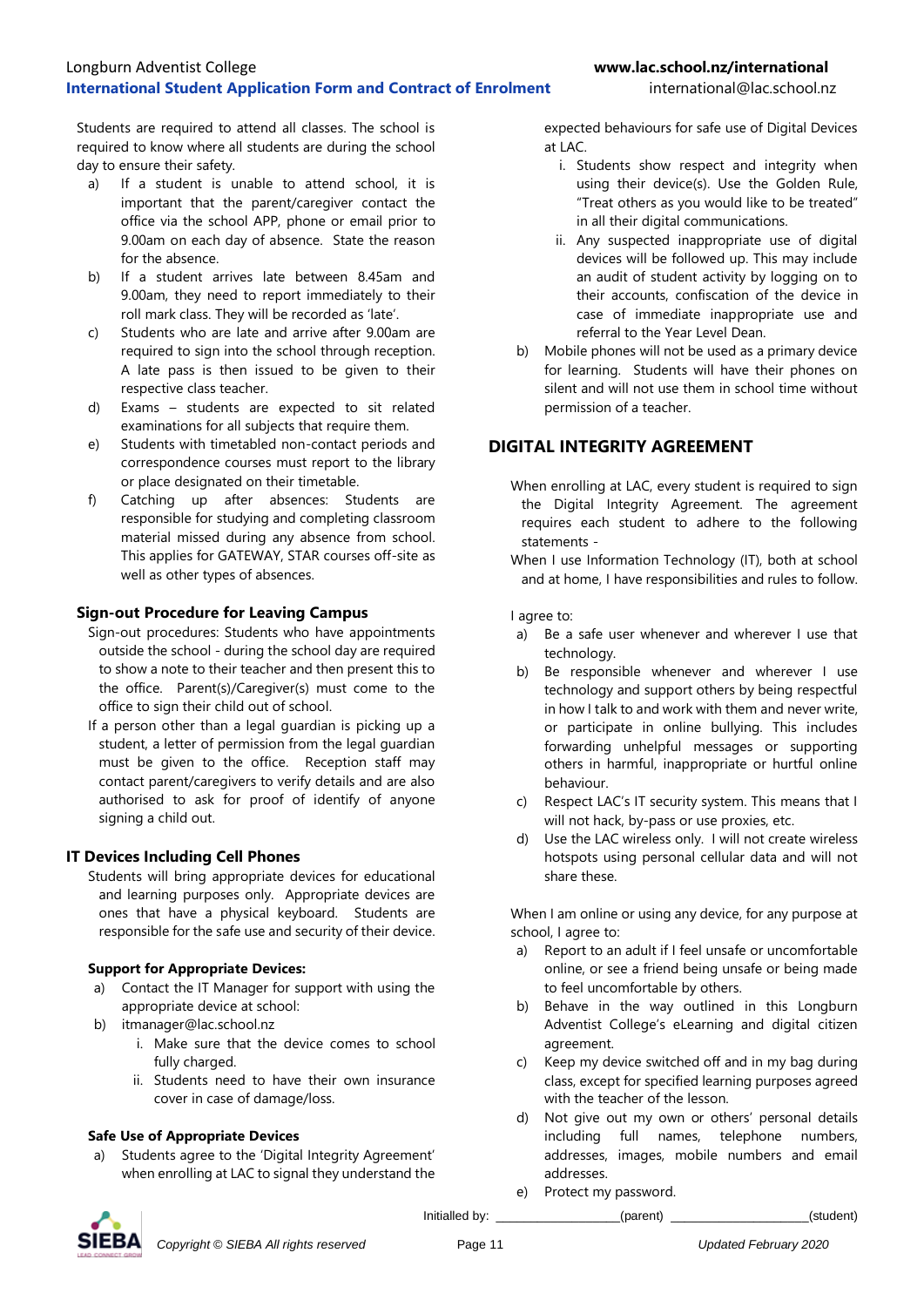- f) Never post or send derogatory comments about someone else using web-based, social media or messaging. If I see this happening or if I am invited into any discussion like this, I will inform an adult.
- g) Use IT at school for learning, treating the equipment properly and not interfering with it or the work/data of another student.
- h) Not bring or download unauthorised programs or files.
- i) Not go looking for inappropriate, rude or offensive sites.
- j) Get permission if I want to use information or pictures from a website recognising that the content on the web is someone's property.
- k) Ensure that contributions are my own work and when copied and pasted from an online or another information source, that source will be acknowledged.

Talk to my teacher or another adult if:

- a) I need help online.
- b) I am not sure what I should be doing on the internet.
- c) I come across sites that are not suitable.
- d) Someone writes something I do not like, or makes me and my friends feel uncomfortable or asks me to provide information that I know is private.
- e) I feel that the welfare of other students at the school is being threatened.

When taking video/images/sound recording using a camera, computer or device I will:

- a) Only take photos and record sound or video during class when it is part of the learning in that lesson
- b) Seek permission from individuals involved BEFORE taking photos, recording sound or videoing them (including teachers).
- c) Seek permission from individuals involved BEFORE publishing or sending photos, recorded sound or video to anyone else or to any online space.
- d) Let my teacher/s or parent/caregiver know before uploading or sending any content.

## **ASPIRE – PB4L At LAC**

Positive Behaviour For Learning (PB4L) is a school-wide supportive approach that develops a school culture where positive behaviour and learning thrive.

At LAC we focus on the following behaviours:

- 1. Leading with Integrity,
- 2. Acting with Respect,
- 3. Cultivating Resilience
- These behaviours are taught through the year and when teachers observe students demonstrating the desired behaviours, they reward students by adding a stamp to their diaries. At the end of each term, these stamps are traded in for goods at the ASPIRE Celebration day.

## **General Expectations**

- Attending Longburn Adventist College is a privilege. Students are expected to behave in a way that reflects the values and morals of the school's philosophy.
	- a) Longburn Adventist College recognises that students are responsible for their actions and behaviour, and are therefore accountable for the resulting natural consequences of inappropriate actions or behaviour.
	- b) Longburn Adventist College believes that all students and adults at LAC should treat all persons equally and respectfully, and refrain from the wilful or negligent use of slurs against any person on the basis of race, language spoken, colour, religion, gender, disability, national origin, immigration status, or age.
	- c) Students are expected to actively support and assist the school in maintaining a campus free from drugs, alcohol, any form of harmful substances, weapons and gang activity.
	- d) Students are expected to support keeping the LAC campus (including buildings and ground) clean and tidy. This includes no chewing gum.
	- e) Public displays of affection (PDA) is not appropriate behaviour in a school environment.
	- f) Longburn Adventist College also recognises the responsibility of the parents for the behaviour of their children, and actively includes them in the disciplinary process.

The Deputy Principal has been empowered by the Board of Trustees to investigate and assist the Principal in all matters relating to any student in regard to the breaking of any educational law or school rule.

## **Discipline Procedure and Detention outline:**

## **Misconduct/Misbehaviour Consequences:**

- a) Students are expected to cooperate with their subject teachers and complete any consequences in the agreed reasonable time-frame. Failure to do this is defiance.
- b) Continual misbehaviour/defiance is referred to the Year Level Dean. The Dean will use a range of strategies to assist students to self-correct their behaviour. School Detentions are given by the Dean and Deputy Principal.
- c) Three School Detentions in a term will result in an individual meeting with the Year Level Dean, Deputy Principal, the student and their parent(s)/caregiver(s). The purpose of this meeting will be to address concerns and seek a plan forward for improved conduct/behaviour.

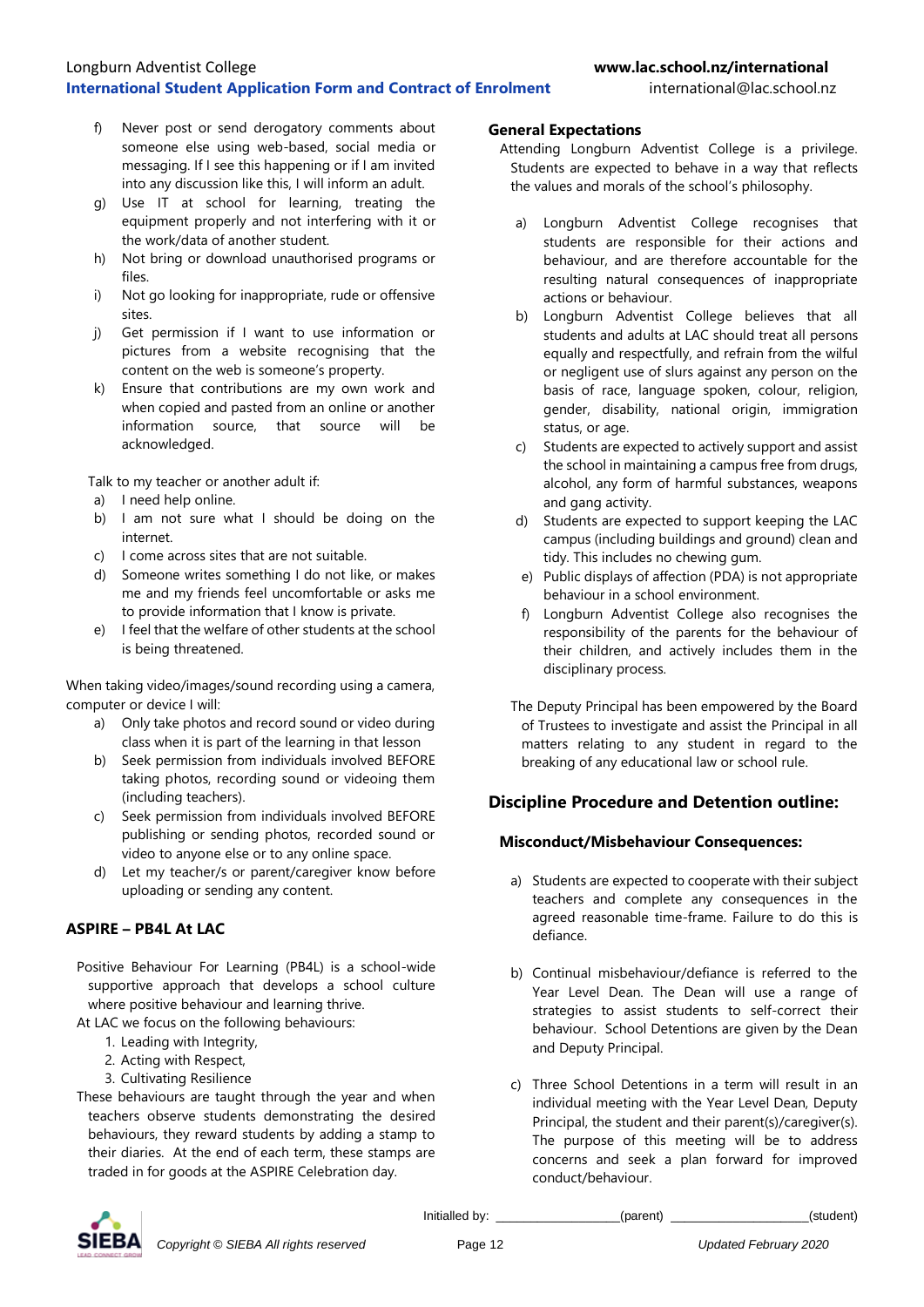## **International Student Application Form and Contract of Enrolment** international@lac.school.nz

### **Restorative Processes**

- Where inappropriate behaviour/conduct has occurred, students are encouraged to be involved in a restorative process with either their teacher, the Year Level Dean or the Deputy Principal where applicable. The student who has demonstrated the inappropriate behaviour will:
	- a) Tell the story of what happened;
	- b) Explore the harm caused by their actions;
	- c) Repair the harm;
	- d) Reach an agreement for next steps, including support.
	- e) In case of serious misbehaviour/conduct, the students involved will be encouraged to take part in a restorative process.

## **Serious Discipline Issues**

- The following regulations have been adopted to maintain the safety of the campus and while students are on school trips/camps or while the student is wearing the school uniform, to and from home:
	- a) Drug use/abuse the use, sale, or possession of illicit drugs, tobacco, or alcohol on campus, during the school day, at or after school functions, or on schoolsponsored trips, are regarded as severe breaches of school rules. This includes students who attend school-related functions whilst under the influence of a drug or alcohol.
	- b) Gang Involvement Any type of gang activity or gang association will not be tolerated.
	- c) Gang symbols on notebooks, lockers, bags, etc., or gang clothing are not allowed on campus.
	- d) Weapons Possession of firearms, knives, or any explosives on campus is expressly forbidden.
	- e) Theft and Vandalism Students are expected to respect the school's property as well as property belonging to others on campus and in the community. Vandalism and taking property belonging to others are serious offences.
	- f) Threatening behaviour, including verbal or physical behaviour or assault directed towards any employee or students will not be tolerated.
	- g) Violence and fighting will not be tolerated.

## **Serious Misbehaviour**

Actions that are considered to be serious misconduct:

a) If the student's gross misconduct or continual disobedience is a harmful or dangerous example to other students at the school, or



*Copyright © SIEBA All rights reserved* Page

## Longburn Adventist College **www.lac.school.nz/international**

b) Because of the student's behaviour, it is likely that the student or other students at the school will be seriously harmed if the student is not suspended. (School Discipline and the Law p.15)

## **Consequences of Serious Misbehaviour:**

- a) **Stand Down:** a student can be stood down by the Principal for one or more specified periods which: do not total more than five days in a school term; do not total more than 10 days in a school year.
- b) **Suspension:** a student can be suspended indefinitely only by the Board of Trustees, but the Principal may suspend a student for up to seven school days or 10 calendar days if the suspension is given just before the end of the term. The BOT discipline committee meets with the student and parents to discuss the concern(s) and decide on whether the student can return to LAC.
- c) **Voluntary Withdrawal:** a student can choose to withdraw from the school at any time, but once a student is suspended the BOT is legally bound to make a decision irrespective of the student being withdrawn from school.
- d) **Exclusion:** A student is not permitted to return to LAC.
- e) **Exclusion on Health Grounds:** A student can be excluded from school by the Principal under s19 of the Education Act if the student has a communicable disease (within the meaning of the Health Act 1956) or is not clean.

## **General Consent**

- Where necessary, specify details in the space at the end of this form.
- Please Note: If the boxes are left unticked, it will be assumed that the answer is 'Yes'. Place extra comments or clarifications in the 'Extra Details' section at the foot of the page.
- 1. I give permission for LAC and the PTA to reproduce the name and/or photograph of the above student in:

|    | Photos       | Name      |                                                                                                                                                 |
|----|--------------|-----------|-------------------------------------------------------------------------------------------------------------------------------------------------|
|    |              |           | $Nes$     No   $\top$ Yes $\top$ No On the school's website<br>(including social media) and<br>school newsletter                                |
|    | No l<br>lYes | Yes   INo | School magazine (HARI). If you<br>choose 'No' for this option,<br>your child cannot be in school<br>photos as they are published in<br>the HARI |
|    | Yes IINo     |           | $\Box$ Yes $\Box$ No School videos (available on the<br>LAC's YouTube Channel:                                                                  |
|    |              |           | (parent)<br>(student)                                                                                                                           |
| 13 |              |           | Updated February 2020                                                                                                                           |

Initialled by: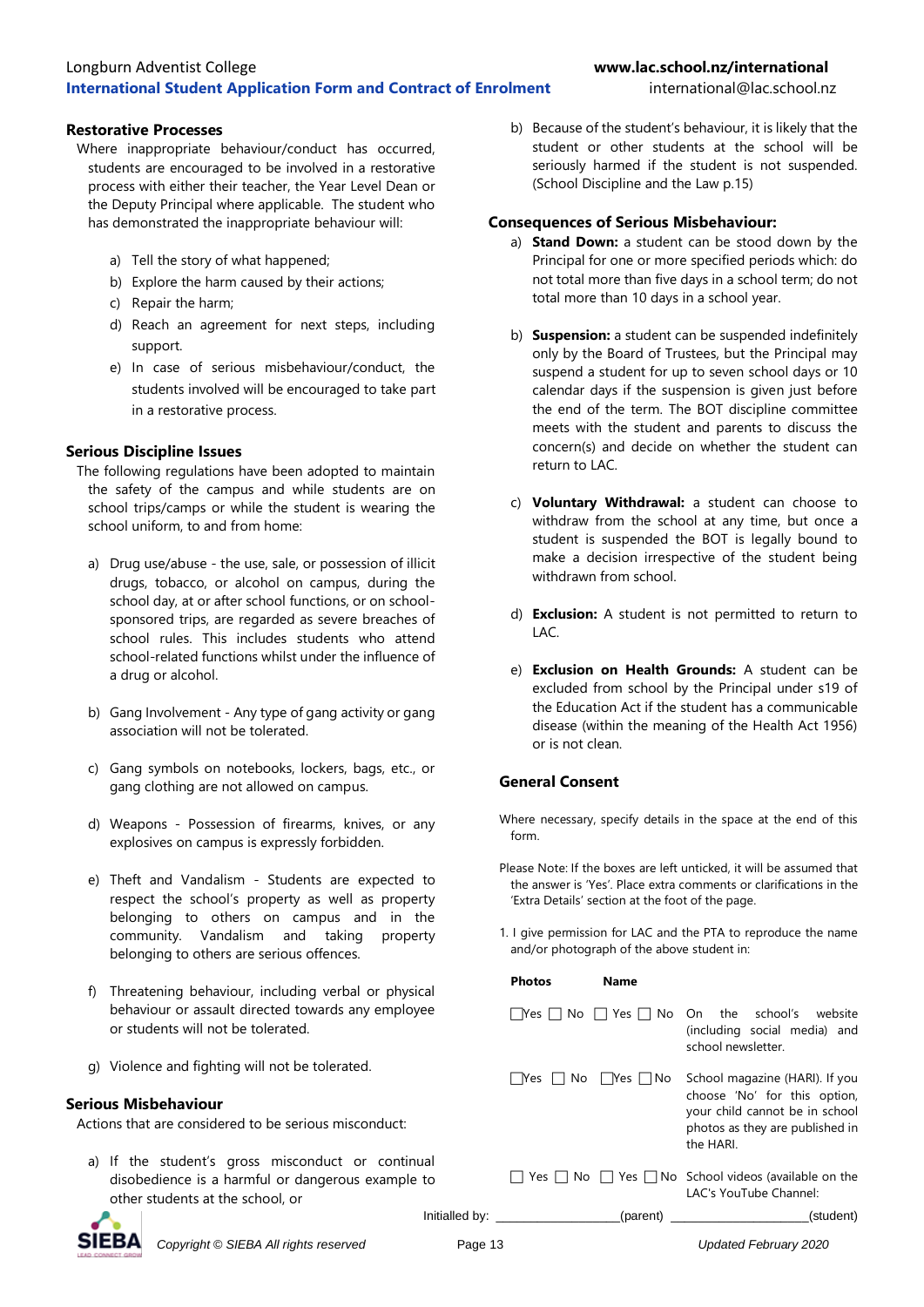## Longburn Adventist College **www.lac.school.nz/international International Student Application Form and Contract of Enrolment** international@lac.school.nz

■ Yes 
■ No 
■ Yes 
■ Yes 
■ Yes 
■ Yes 
■ Yes 
■ Yes 
■ Yes 
■ Yes 
■ Yes 
■ Yes 
■ Yes 
■ Yes 
■ Yes 
■ Yes 
■ Yes 

■ Yes 

Bure Promotional literature (eg. leaflets and school prospectus).

- 2.  $\Box$  Yes  $\Box$  No I give permission for my child to be discussed with outside agencies (eg. Health nurse, RTLB..).
- 3.  $\Box$  Yes  $\Box$  No I give permission for information (relating only to school matters) required by the Proprietors to be forwarded to them.
- $4 \cap Y$ es  $\cap$  No I give permission for the student named in this application to attend school trips within Palmerston North only, and all other trips for educational purposes will require a parent/caregiver signature on a trip permission slip.
- 5.  $\Box$  Yes  $\Box$  No Should the student named in this application to be involved in a serious disciplinary

problem whilst on any school excursion, I accept that he/she may be sent home (or home/dormitory for boarding students) at my expense, after initial consultation with you if practically possible.

- 6. Yes No I understand that Longburn Adventist College will not accept any responsibility for loss of or damage to the student's personal property. The school will, however, take all reasonable care to recover the article or find the person responsible for the loss or damage.
- 7.  $\Box$  Yes  $\Box$  No I agree that the student named in this application should take part in school activities and necessary duties as may be required by the staff.
- 8.  $\Box$  Yes  $\Box$  No I agree that the student named in this application will observe the requirements as set out in the Longburn Adventist College student handbook (available from the website

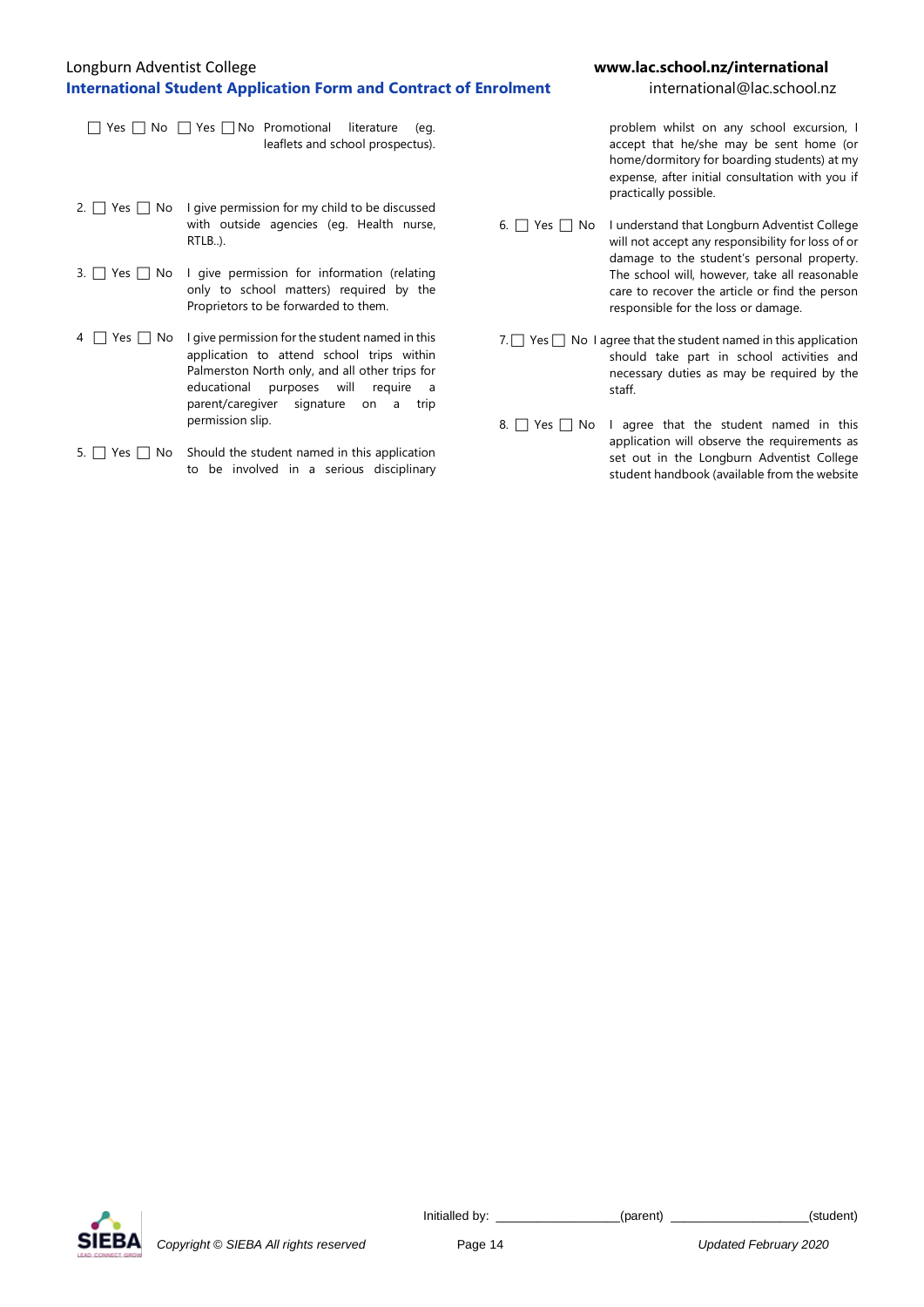## **DISCIPLINARY POLICY** (Schedule Two)

1. The following is the School's current disciplinary policy for dealing with breaches of the Agreement. This is not intended to restrict the School's general power of discipline and this policy may be changed from time to time at the discretion of the School.

## **Overview**

- Except in serious situations where immediate termination of the Agreement is necessary, or where the breach does not warrant any formal response other than a warning, the School will endeavour, where appropriate, to follow a two-stage disciplinary process.
- In Stage One, the School will investigate and determine the facts, and will reach a conclusion on what happened and whether it amounts to a breach of the Agreement.
- In Stage Two, if the School has determined that a breach has occurred, the School will consider the appropriate response to that breach, up to and including termination of the Agreement.
- The Student will have an opportunity to provide a response to the alleged breach that the School is investigating (**the Allegation**) and any proposed disciplinary action that the School is considering taking (**the Proposed Action**).
- This policy does not limit the School's power to take appropriate disciplinary action urgently and without following this process if this is necessary having regard to the seriousness of the breach.
- This policy also does not limit the School's power to suspend the student for the duration of the disciplinary process where suspension is considered necessary for the safety or education of any person.

## **General Policy**

When the School is conducting a disciplinary process involving the Student it will endeavour to provide the Student with the following:

- (a) a written summary of the Allegation or the Proposed Action;
- (b) an opportunity to respond to the Allegation or the Proposed Action, either in person or in writing or both, at the choice of the Student;
- (c) an opportunity to consider the Allegation or the Proposed Action for a reasonable period of time (having regard to the seriousness of the Allegation or the Proposed Action) before giving a response;
- (d) an opportunity to contact his or her Parent before giving a response, unless the delay caused by contacting that person is unreasonable having regard to the seriousness of the Allegation or Proposed Action;
- (d) an opportunity to have an independent support person of his or her choice present at any meeting relating to the disciplinary process;
- (e) an opportunity to meet with that support person in private at any stage during the disciplinary process;
- (f) an opportunity to have a translator present (or otherwise facilitate the student participating in the process in his or her own language) during any meeting or process if the School or the Student considers that a language barrier means that a translator is required; and
- (g) a copy of this policy setting out the rights which the Student has when engaging in the disciplinary process.

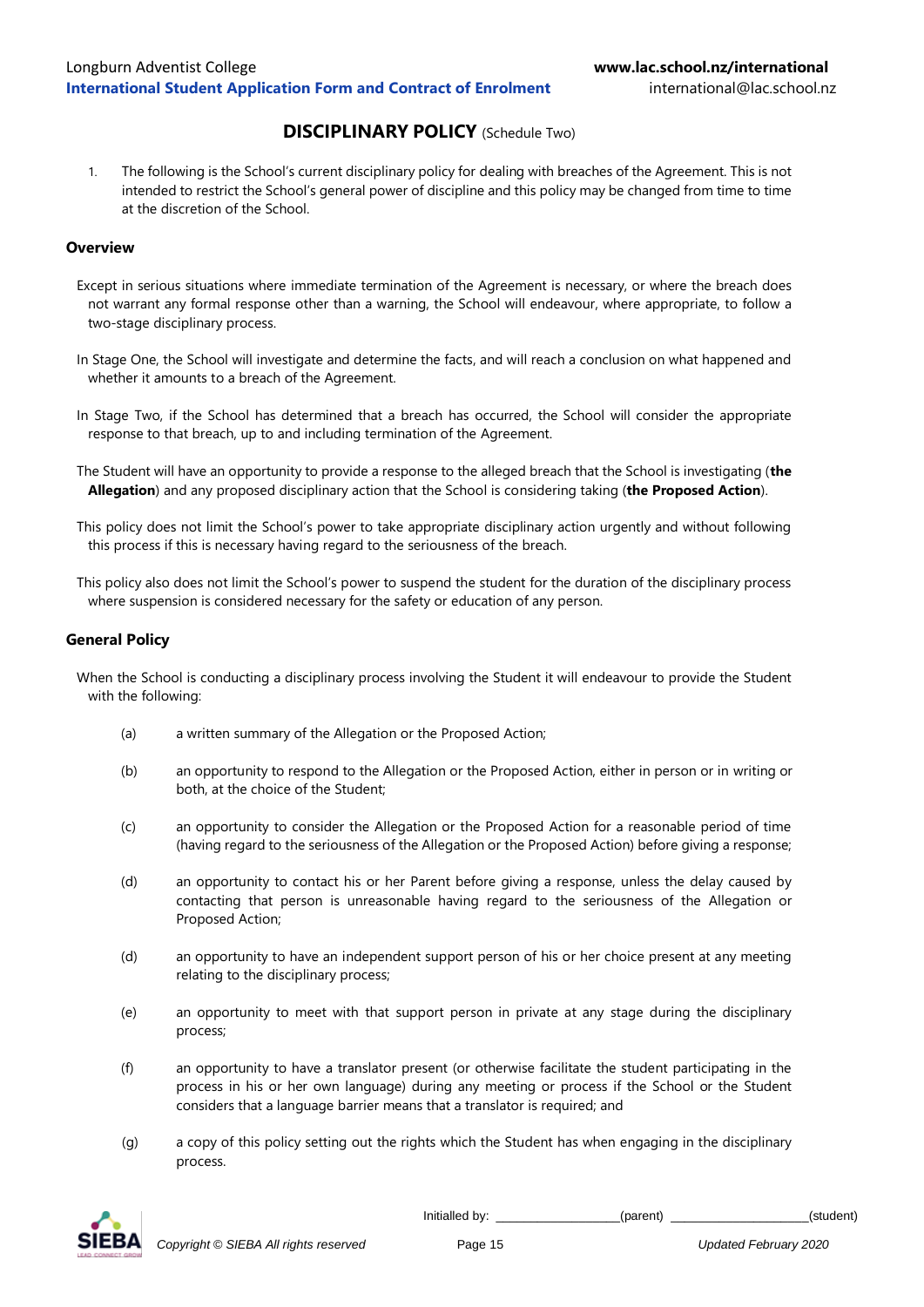## **DISCIPLINARY PROCEDURE**

#### **Stage One: Incident Investigation**

When the School learns of any incident or any other thing that may be a breach of the Agreement or might otherwise warrant a disciplinary response, the School will notify the Student of the Allegation and will provide the Student with an opportunity to give a response.

Where appropriate, having regard to the seriousness of the Allegation, the Student will have the opportunity to respond either in person or in writing or both, at the choice of the Student. The School will receive this response and give it genuine consideration before making a decision about the Allegation.

When the School makes a decision about the Allegation it will advise the Student and parent, in writing if possible, about its conclusion as to what happened and whether it amounts to a breach of the Agreement.

#### **Stage Two: Outcome Discussion**

- If the School determines that a breach of the Agreement has occurred, it will advise the Student and parent of the possible disciplinary actions that it will consider taking in response to the breach and will provide the Student and parents with an opportunity to give a response.
- Where appropriate, having regard to the seriousness of the breach, the Student and parent will have the opportunity to respond either in person or in writing or both, at the choice of the Student. The School will receive this response and give it genuine consideration before making a decision about the disciplinary action to be taken.
- When the School makes a decision about the disciplinary action that it will take in response to the breach it will advise the Student and parents of its decision, in writing if possible. The disciplinary action will not take effect, and no actions will be taken to put it into place, until the Student and parents have been advised of the decision.

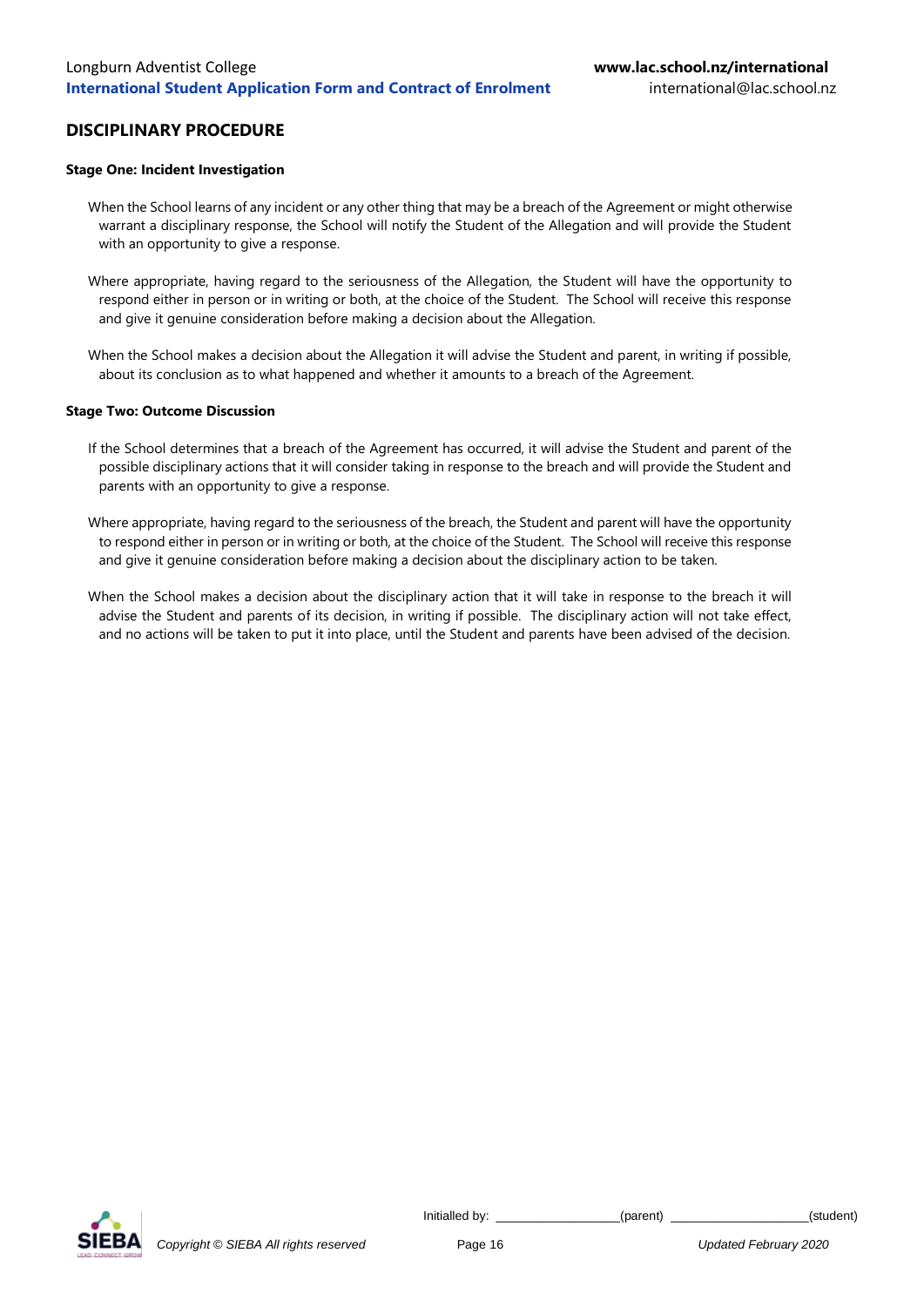## **Refund Policy**

## (Schedule Three)

## **Request for a refund of international student fees**

1. The School will consider all requests for a refund of international student fees. Requests should be made in writing to the School as soon as possible after the circumstances leading to a request.

A request for a refund should provide the following information to the School:

- a) The name of the student
- b) The circumstances of the request
- c) The amount of refund requested
- d) The name of the person requesting the refund
- e) The name of the person who paid the fees
- f) The bank account details to receive any eligible refund
- g) Any relevant supporting documentation such as receipts or invoice.

## **Non-refundable fees**

The School is unable to refund some fees. The following fees relate to expenses that the School may have paid or will incur as a result of receiving an application for enrolment and cannot be refunded:

- a) **Administration Fee:** Administration fees meet the cost of processing an international student application. Administration fees exists whether an application is accepted or not or whether a student remains enrolled after an application is accepted.
- b) **Insurance:** Once insurance is purchased, the school is unable to refund insurance premiums paid on behalf of the Student. Students and families may apply directly to an insurance company for a refund of premiums paid.
- c) **Homestay Placement Fee:** Homestay placement fees meet the cost of processing a request for homestay accommodation by the Student. Costs incurred for arranging homestay accommodation for the Student prior to the refund request, cannot be refunded.
- d) **Used Homestay Fees:** Homestay fees paid for time the Student has already spent in a homestay cannot be refunded. Used homestay fees may also include a notice period of two weeks.
- e) **Portion of Unused Tuition Fees:** The School may retain a portion of unused tuition fees. Amounts retained will relate to costs that have been incurred or committed by the School and may vary.

## **Request for a refund for failure to obtain a study visa**

If the Student fails to obtain an appropriate study visa, a refund of international student tuition fees will be provided less any Administration Fee that has been paid.

## **Requests for a refund for voluntary withdrawal from enrolment - Withdrawal prior to enrolment**

If the Student voluntarily withdraws prior to the start date of their enrolment, a refund of international student fees will be provided less any relevant non-refundable fees set out in this policy.

## **Requests for a refund for voluntary withdrawal from enrolment - Withdrawal after enrolment**

If the Student withdraws on or after the start date of their enrolment, reasonable written notice of withdrawal is required by the school. Unless otherwise agreed by the School, a refund will be provided less a minimum of ten weeks tuition fee and any other relevant non-refundable fees as outlined in this policy.

## **Requests for a refund where the School fails to provide a course, ceases as a signatory or ceases to be a provider**

If the School fails to provide the agreed course of education or is no longer a signatory to the Code or no longer operates as an international education provider, the School will negotiate with the Student or their family to either:

- a) Refund the unused portion of international student tuition fees or other fees paid for services not delivered or
- b) Transfer the amount of any eligible refund to another provider or
- c) Make other arrangements agreed to by the student or their family and the school.

## **Where the Student's enrolment is ended by the School**

In the event the Student's enrolment is ended by the School for a breach of the Contract of Enrolment, the School will consider a request for a refund less:

a) Any non-refundable fees set out in this policy

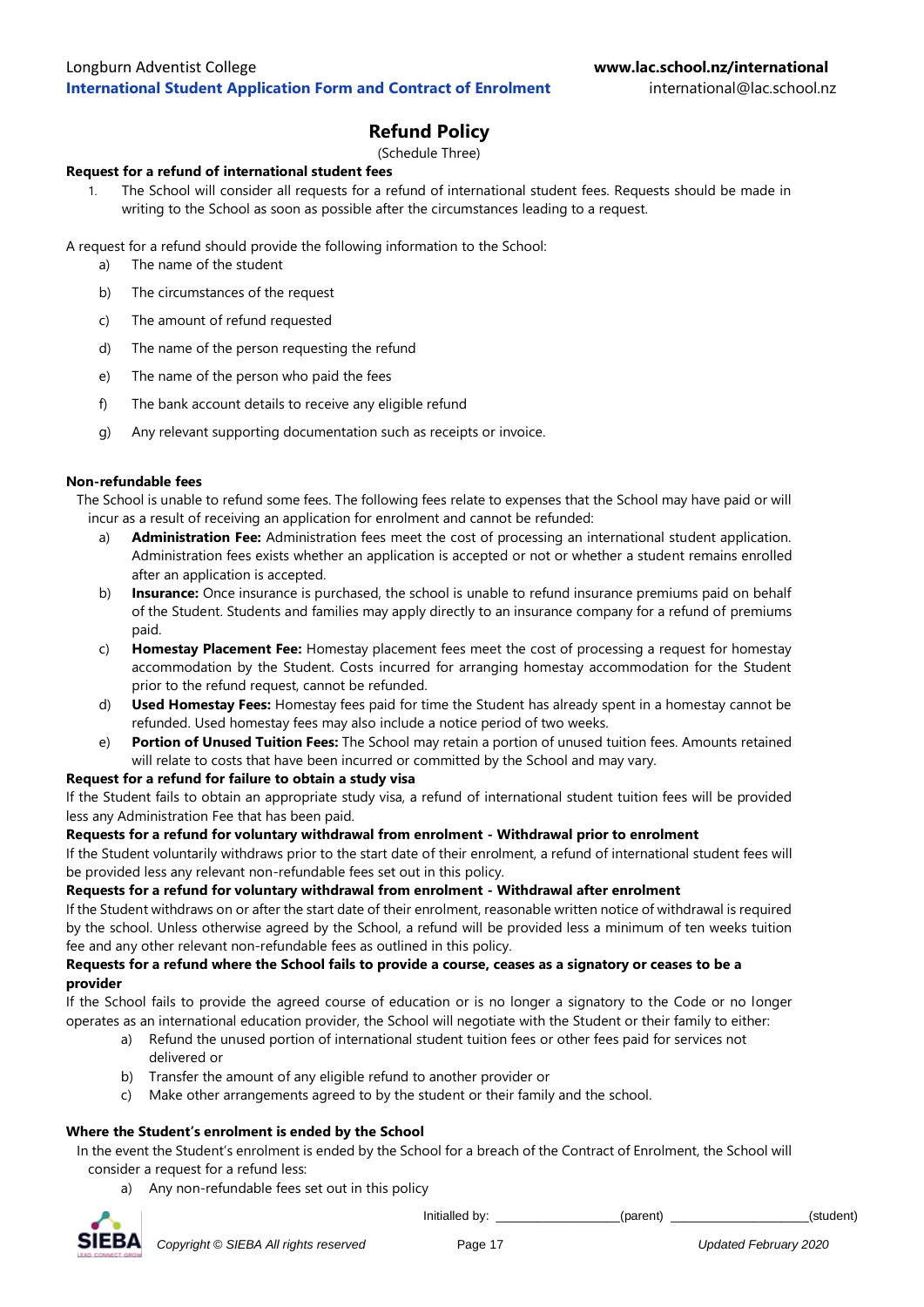- b) Ten weeks tuition fee
- c) Any other reasonable costs that the school has incurred in ending the student's enrolment

### **Where the Student changes to a domestic student during the period of enrolment**

If the Student changes to a domestic student after the start date of their enrolment, reasonable written notice of the change is required by the School. Unless otherwise agreed by the School, a refund will be provided less a minimum of ten weeks tuition fee and any other relevant non-refundable fees as outlined in this policy.

### **Where a student voluntarily requests to transfer to another signatory**

If the Student requests to transfer to another signatory after the start date of their enrolment, reasonable written notice of the transfer is required by the School. Unless otherwise agreed by the School, a refund will be provided less a minimum of ten weeks tuition fee and any other relevant non-refundable fees as outlined in this policy.

#### **Request for a refund of homestay fees**

If for any reason, the Student withdraws after the start date of their enrolment, any unused homestay fees will be refunded, less any relevant non-refundable fees set out in this policy.

Where a student moves from a school homestay and requests a refund of any unused homestay fees, these will be refunded less any non-refundable fees set out in this policy.

#### **Requests for a refund of fees unused at the end of enrolment**

Except by written request from parents, prepaid fees unused at the end of enrolment amounting to less than NZD\$500.00 will be refunded to the Student in cash. Sums of NZD\$500.00 or greater will be refunded into a nominated bank account.

## **Outstanding activity fees or other fees**

Any activity or other fees incurred by the Student during enrolment and owed to the School at the time of withdrawal, will be deducted from any eligible refund.

#### **Refunds to be made to the country of receipt**

Unless otherwise agreed in writing, all eligible refunds of fees of NZD\$1,000.00 or more received from outside of New Zealand will be refunded to a nominated bank account in the source country.

## **Rights of families after a decision regarding a refund has been made by the School**

A decision by the School relating to a request for a refund of international student fees will be provided to the Student or family in writing and will set out the following information:

- a) Factors considered when making the refund decision
- b) The total amount to be refunded
- c) Details of non-refundable fees

The Student and their family has the right to take a grievance to the Code Administrator or Disputes Resolution Scheme in the event they are dissatisfied with a refund decision made by the School.

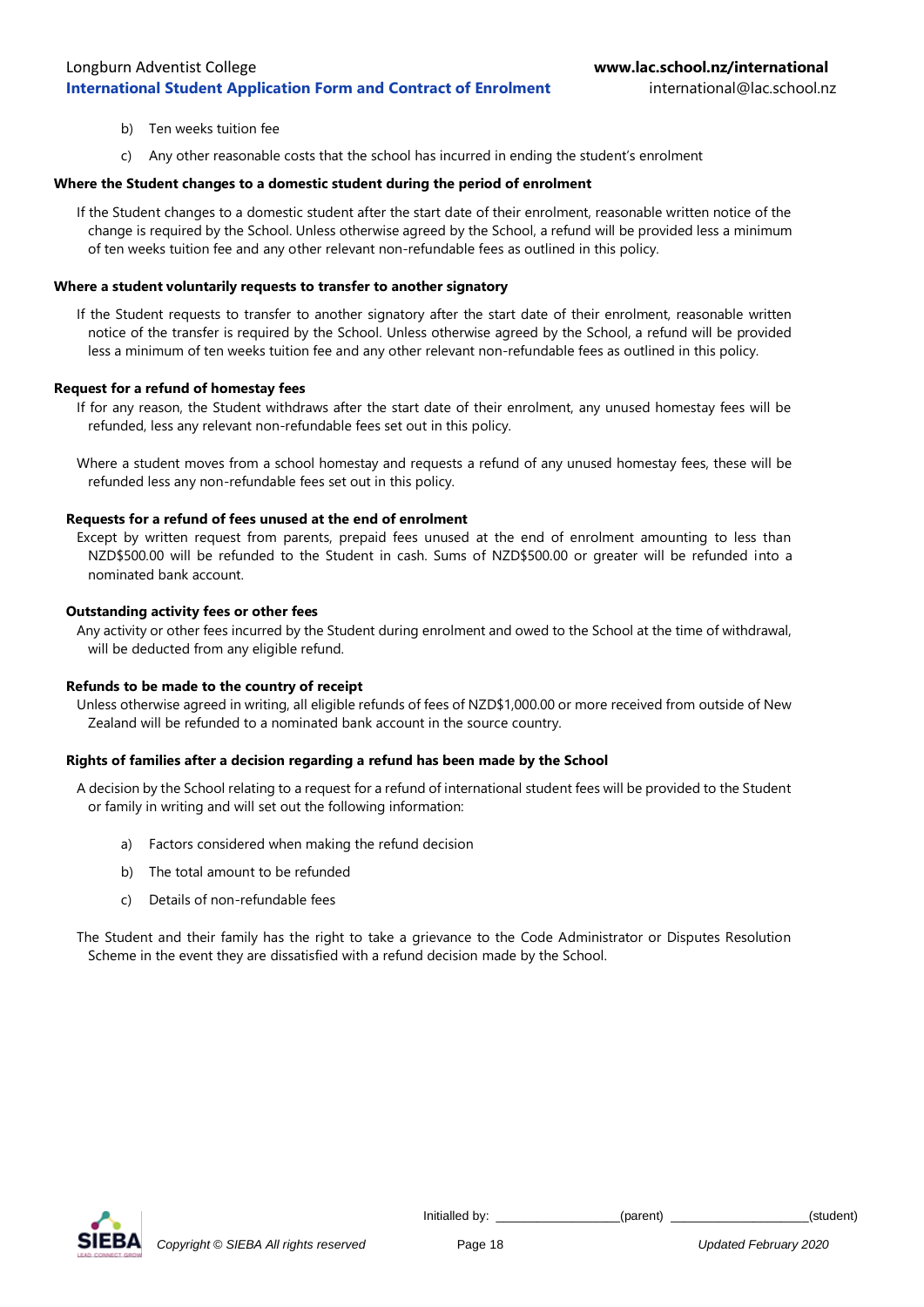## **PART THREE:**

**PLEASE COMPLETE THE INTERNATIONAL STUDENT ACCOMMODATION AGREEMENT ONLY IF THE STUDENT WILL BE LIVING IN A HOMESTAY WHILE ENROLED AT THE SCHOOL.**

## **INTERNATIONAL STUDENT ACCOMMODATION AGREEMENT**

**(When placing a student in a School Approved Homestay) Terms and Conditions:**

1. For the purposes of this Agreement, the following terms shall have the following meanings:

**Accommodation** means the residential accommodation provided to the Student pursuant to this Agreement.

**Accommodation Requirements** means the rules and requirements of the Accommodation as set out in Schedule One.

**Agreement** means this Accommodation Agreement between the Student, School, and Parents which governs the Student's Accommodation arrangements.

**Application Form** means the standard enrolment application form.

**Code** means the Education (Pastoral Care of International Students) Code of Practice 2016 as updated from time to time and available online at www.legislation.govt.nz under Education (Pastoral Care of International Students) Code of Practice 2016.

**Contract of Enrolment** means the agreement between the Student, the School and the Parents which governs the Student's Tuition.

**Homestay** has the meaning as set out in the Code.

**Parents** means the Parents referred to in the Application Form.

**Residential Caregiver** means the person responsible for the Student at the Accommodation.

**Residential Caregiver Agreement** means an agreement between the School and the Residential Caregiver.

**School** means the school referred to in the Contract of Enrolment.

**Student** means the International Student residing at the Accommodation as referred to in the Application Form.

**Tuition** means the education of the Student at the School.

All other terms have the same meaning as in the Contract of Enrolment.

The School is a signatory to and complies with the Code. Unless living with a parent, every international student is required to reside at an Accommodation approved by the School using the process set out in the Code.

- The Parents and Student agree to adhere to the following terms and conditions of the Accommodation:
	- The School agrees that all information regarding the Residential Caregiver, the Parents and the Student relating to the Accommodation will be kept confidential, except disclosure:
		- (i) To the Student, the Parents or Residential Caregiver (as the case may be);
		- (ii) To any professional consultant or such person where it is in the interests of the Student to provide the information;
		- (iii) Pursuant to any statutory or other legal duty.
	- (b) The Parents agree that if behaviours or conditions of the Student emerge after placement with a Residential Caregiver such that the Residential Caregiver is unable to provide the level of accommodation or care required for the safety and wellbeing of the Student, the School may terminate this Agreement.
	- (c) The Parents or the Student have the right under the Privacy Act 1993 to obtain access to and request corrections of any personal information held by the School concerning them in relation to the Student's placement with a Residential Caregiver.
	- (d) Under the Privacy Act 1993, any information collected may be provided to education authorities.
	- (e) These terms and conditions may be varied by the School (acting reasonably) upon reasonable notification from time to time and will continue to apply until notified otherwise.
- If the Parents provide misleading information or fail to disclose information about the Student prior to placement with the Residential Caregiver and during the term of the Homestay the School may (in its sole discretion):
	- (f) Charge the Parent such fees as required to adequately compensate for additional requirements due to providing misleading information or the lack of disclosure; or
	- (g) Terminate this Agreement.



*Copyright © SIEBA All rights reserved* Page 19 *Updated February 2020*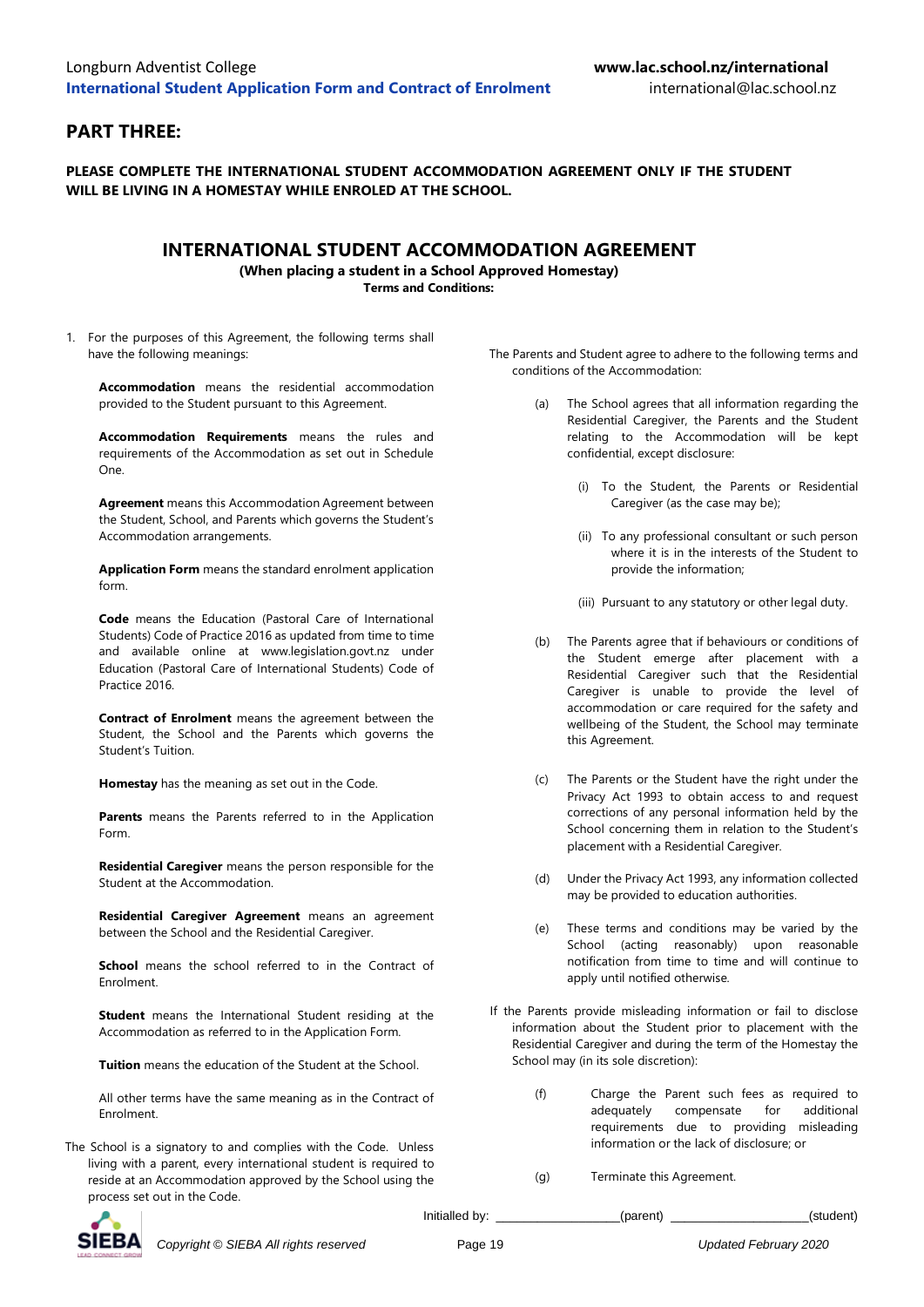- The initial appointment and ongoing engagement of the Residential Caregiver is subject at all times to:
	- (h) the Residential Caregiver and the School entering into a Residential Caregiver Agreement; and
	- (i) the School's usual requirements and policies in relation to the Accommodation.

The School will ensure that to the best of its ability:

- (j) The Accommodation provides a safe, positive and healthy environment for the Student and complies with the Code;
- (k) The Residential Caregiver's appointment has not involved any form of gift (financial or otherwise) to or from a third party;
- (l) The appointment of the Residential Caregiver does not represent any actual or perceived conflict of interest, and that any possible conflict of interest has been notified to the School;
- (m) The Residential Caregiver will take all reasonable steps to ensure the Student's compliance with New Zealand laws (including, where appropriate, informing the Student of such laws), and will immediately report any possible legal breach to the School; and
- (n) The Student only engages in lawful, responsible and positive recreational activities outside of School.
- Unless otherwise agreed in writing by the parties, the Parents provide consent to the Student's Homestay or Residential Caregiver (where applicable) for the Student to undertake supervised leisure travel and overnight stays within New Zealand for a period of not more than seven days where the leisure travel or stay does not involve the Student participating in any adventure activities or extreme sports or result in the Student missing any scheduled school days.
- The School will seek specific written consent from the Parents for leisure travel or overnight stays of more than seven days or results in the Student missing any scheduled school days.
- The Student shall seek specific written consent from the School before the Student, being a Student of any age, participates in any activities while in the care of the Student's Homestay or Residential Caregiver (where applicable) which are considered to be adventure activities or extreme sports. The School shall only give such Consent where approved by the Parents in terms of the Contract of Enrolment.
- The School may take such measures as it considers appropriate (acting reasonably) to monitor compliance with the Code. This may include, without limitation, regular check-ins with both the Student and the Residential Caregiver.

Unless otherwise agreed in writing, the Student will be entitled to commence their Homestay at the Accommodation 5 days prior to the Period of Enrolment (as that term is defined in the Contract of Enrolment) commencing and 5 days following the end date of the Period of Enrolment (as that term is defined in the Contract of Enrolment). Should this Agreement be terminated prior to the expiry of the Period of Enrolment the Student will be required to vacate the Accommodation immediately. The School may, at its sole discretion, and without any obligation on it to do so, extend the time for the Student to vacate the Accommodation. Any such extension shall be given in writing and shall be without prejudice to the School's right to later insist that the Student immediately vacate the Accommodation.

#### **Expectations**

- The Student will comply at all times with the Accommodation Requirements and the Parents shall work with the School to ensure such compliance.
- In the event that the Student is removed from a Residential Caregiver for any reason, the School will take all reasonable steps to source, over a reasonable period of time (as determined by the School in its absolute discretion), appropriate alternative approved Accommodation for the Student.
- The Student will treat the Accommodation with due care and respect and the Student is liable for costs associated with repairing any damage caused to the Accommodation by the Student. For avoidance of doubt, the School is not responsible for any damage caused to the Accommodation by the Student.

#### **Fees**

The Parents must pay all accommodation fees to the School in accordance with the School's fee schedule as defined in the applicable Contract of Enrolment.

#### **Termination**

- The School reserves the right to terminate this Agreement if the Student is in breach of the Accommodation Requirements.
- If the Student is suspended, expelled or excluded from the School, the parties agree that this shall constitute a breach of the Accommodation Requirements and this Agreement may be terminated as a consequence.
- Where this Agreement is terminated, fees may be refunded in accordance with School Policies.

#### **General**

- This Agreement shall be construed and take effect in accordance with the non-exclusive laws of New Zealand. In relation to any legal action or proceedings arising out of or in connection with this Agreement, the Parents irrevocably:
	- (o) submit to the non-exclusive jurisdiction of the Courts of New Zealand; and



*Copyright © SIEBA All rights reserved* Page 20 *Updated February 2020*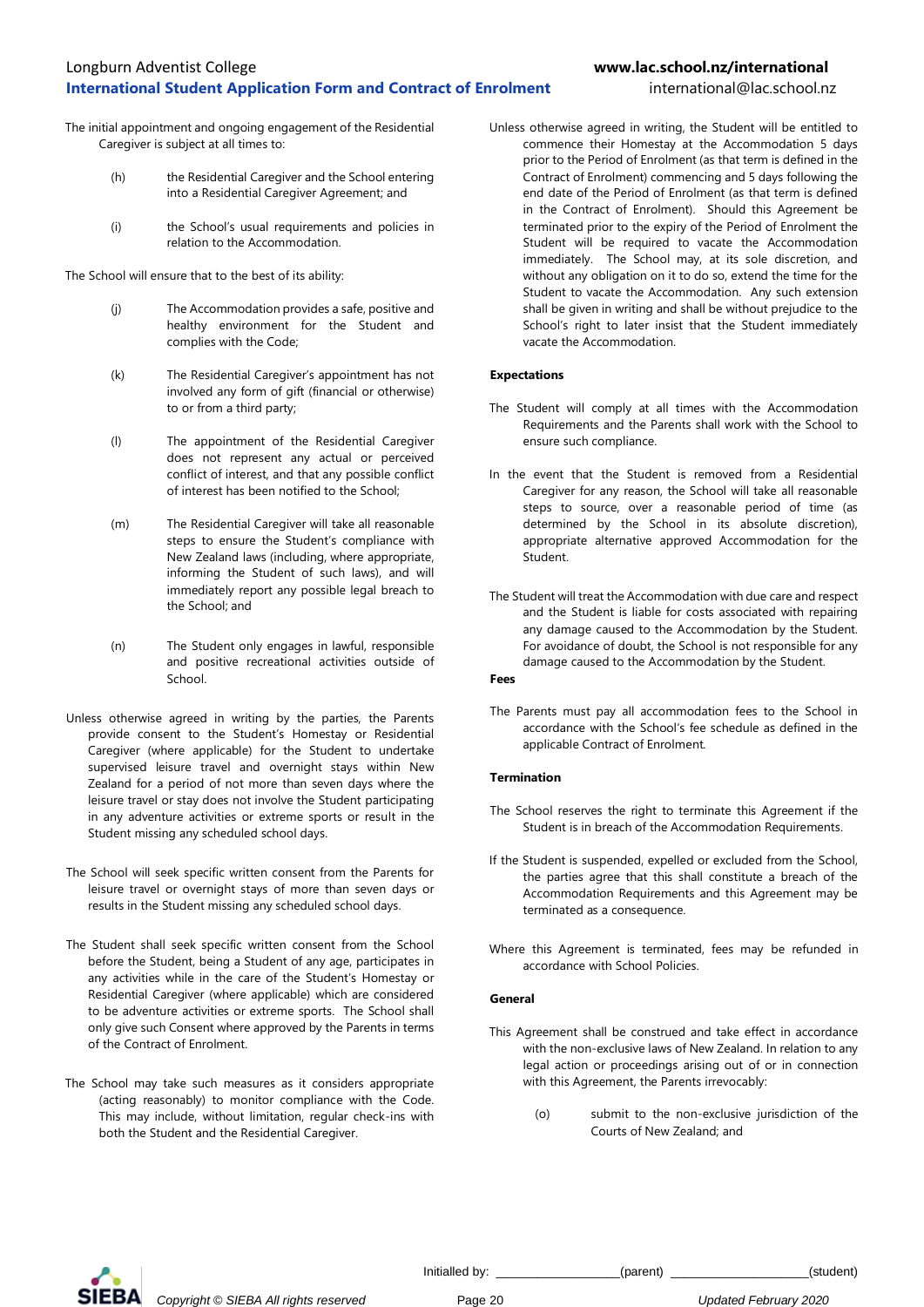## Longburn Adventist College **www.lac.school.nz/international International Student Application Form and Contract of Enrolment** international@lac.school.nz

- (p) agree that proceedings may be brought before any Court including any forum constituted under the Arbitration Act 1908 within New Zealand, and waive any objection to proceedings in any such Court or forum on the grounds of venue or on the grounds that the proceedings have been brought in an inconvenient forum.
- Notices given under this Agreement must be in writing and given to the addresses set out in the Application Form. Those sent by post will be deemed to have been received ten (10) days after posting. The Parties agree that email correspondence is a suitable means of communication and emails will be deemed to have been received when acknowledged by the party or by return email.
- This Agreement contains the entire understanding of the parties and overrides any prior promises, representations, understandings or agreements.

The parties acknowledge that prior to signing this Agreement, they have had the opportunity to seek independent legal advice in respect of its content and effect.

## **Disputes**

The parties agree that any dispute in relation to this Agreement will be resolved in accordance with the Code and the School Policies.

## **Signing**

This Agreement may be executed in one or more counterparts, each of which when so executed and all of which together shall constitute one and the same Agreement. Delivery of executed counterparts may be delivered by email or facsimile transmission.

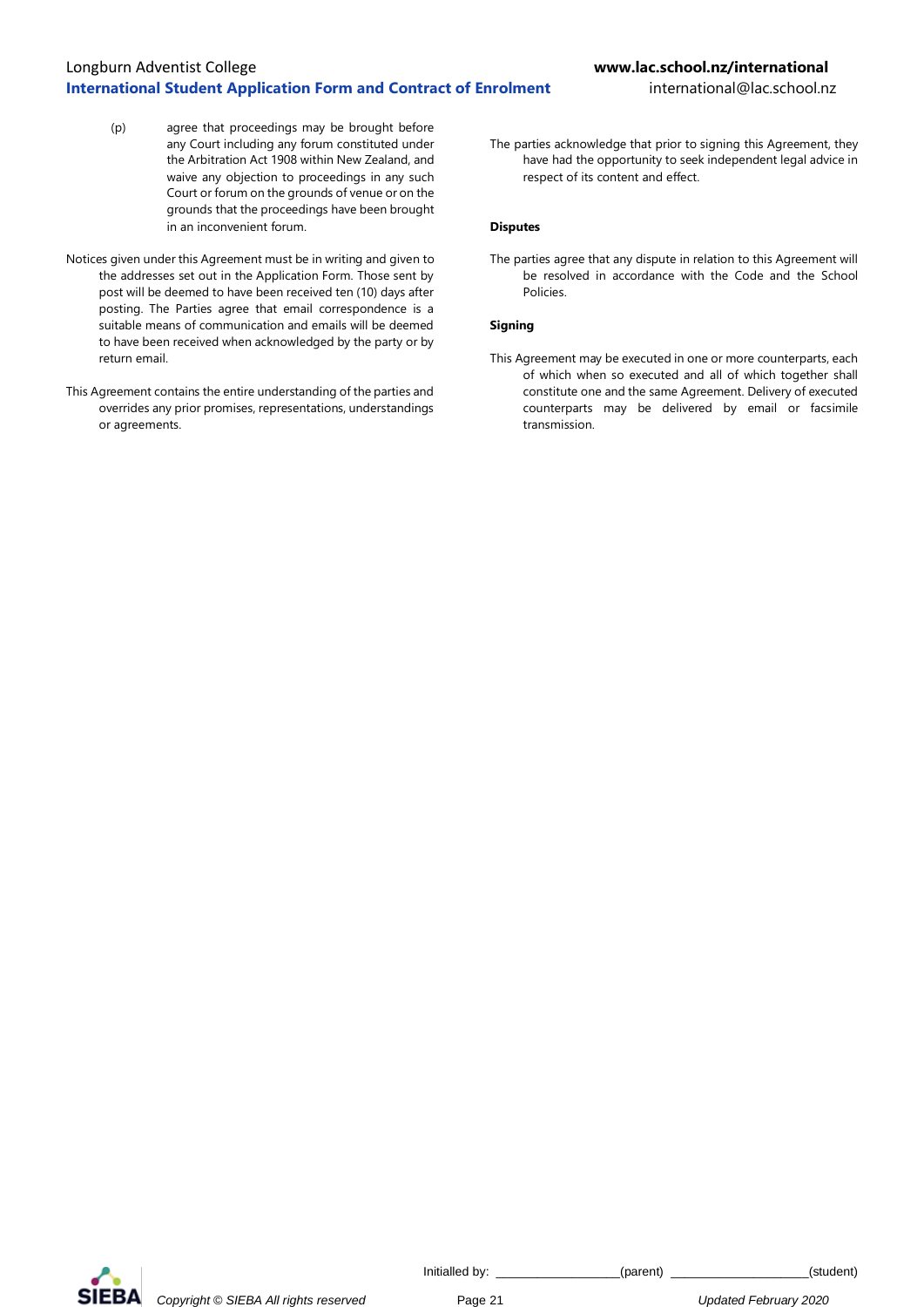## **Accommodation Requirements** (Schedule One)

#### **While living in a School approved Homestay, the Student agrees:**

- 1. To comply with all laws of New Zealand.
- 2. Not to engage in any social or leisure activities that may place them, other persons, in undue danger or risk of harm. This includes the Student putting himself / herself in a position which may give rise to suspicions or allegations of such activities.
- 3. To obtain written permission from Parents and the School prior to obtaining any tattoo, piercing or other bodily embellishments.
- 4. To comply with all Homestay rules, expectations and curfews set by the School and Homestay parents, including without limitation, any policies of the School which apply.
- 5. To not use or do anything which may cause damage to the Accommodation, including without limitation, applying hair dyes, or smoking cigarettes or engaging in any other activity that may cause damage to the Accommodation.
- 6. To keep the Homestay parents informed of their whereabouts at all times.
- 7. To stay at the Homestay address daily and not to travel overnight outside of the town or city (as defined by the School) where the student is living without prior written permission of the School. This clause shall not prevent the Student travelling between the Homestay and the School.
- 8. To respect the privacy, values and property of the Homestay.

## **SIGNING**

#### **Parents**

By signing below, the Parents confirm that they have read the Agreement and agree to be bound by it in all respects (initial each page):

Name(s): \_\_\_\_\_\_\_\_\_\_\_\_\_\_\_\_\_\_\_\_\_\_\_\_\_\_\_\_\_\_\_\_\_\_\_ \_\_\_\_\_\_\_\_\_\_\_\_\_\_\_\_\_\_\_\_\_\_\_\_\_\_\_\_\_\_\_\_\_\_\_

Signature(s):

Date:

### **School**

By signing below, the authorised signatory of the School confirms that they are authorised to sign on behalf of the School, and confirms that the School will be bound by the Agreement in all respects:

| Name:          | Signature:                                                                                                                                                                                |  |
|----------------|-------------------------------------------------------------------------------------------------------------------------------------------------------------------------------------------|--|
| Date:          |                                                                                                                                                                                           |  |
| <b>Student</b> | By signing below, the Student confirms he/she has read and understood the Agreement and agrees to abide by the<br>Code, the School Policies and (to the extent applicable) the Agreement: |  |
| Name:          | Sianature:                                                                                                                                                                                |  |

Date: \_\_\_\_\_\_\_\_\_\_\_\_\_\_\_\_\_\_\_\_\_\_\_\_\_\_\_\_\_\_\_\_\_\_\_

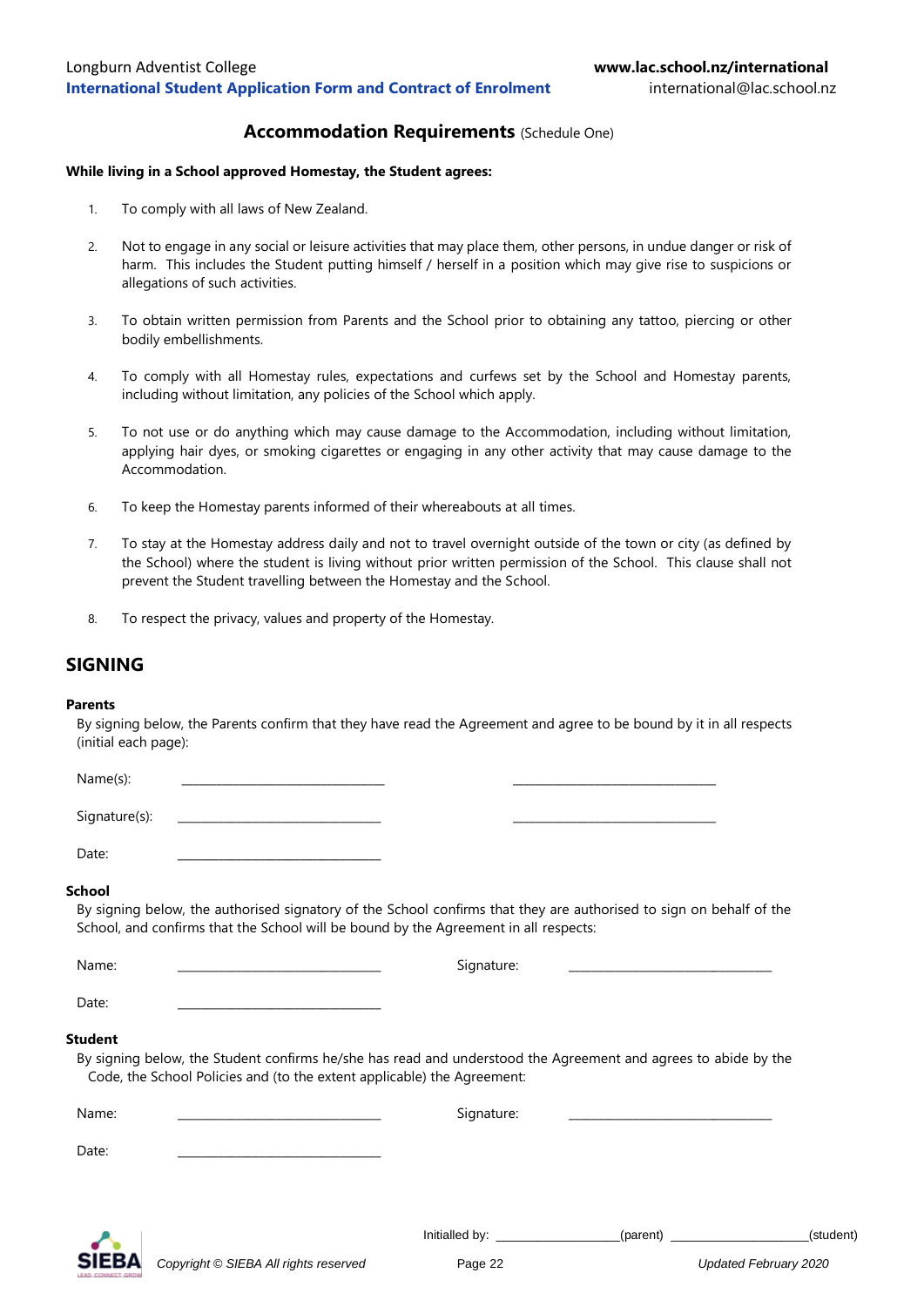## **PART FOUR:**

## **PLEASE COMPLETE THE DESIGNATED CAREGIVER AGREEMENT ONLY IF THE STUDENT WILL BE LIVING WITH A DESIGNATED CAREGIVER WHILE ENROLED AT THE SCHOOL.**

## **DESIGNATED CAREGIVER AGREEMENT**

**(Required when placing a student with a Designated Caregiver)**

This is an agreement between the Parent/s, the Designated Caregiver and the School (the **Agreement**).

| School Name:                                |                                                                                 | (the School)                          |
|---------------------------------------------|---------------------------------------------------------------------------------|---------------------------------------|
| Student's Name:                             |                                                                                 | (the Student)                         |
| Mother's Name:                              | the contract of the contract of the contract of the contract of the contract of |                                       |
| Father's Name:                              |                                                                                 | (together the Parents, each a Parent) |
| Name of relative<br>or close family friend: |                                                                                 | (the Designated Caregiver)            |
| Address:                                    |                                                                                 | (the <b>Residence</b> )               |

## **AGREEMENT**

- 1. The Student and the Parents are parties to a Contract of Enrolment with the School. All definitions contained in that Contract of Enrolment are deemed to form part of this Agreement so far as they are relevant.
- 2. The Parents agree that the Designated Caregiver will provide residential care for the Student while enrolled as an international student at the School.
- 3. The School has provided, and the Designated Caregiver has read and understood, the sections of the Education (Pastoral Care of International Students) Code of Practice 2016 (the **Code**) relevant to residential caregivers and the School's Information for Designated Caregivers and agrees to act as Designated Caregiver to the Student in accordance with these requirements.
- 4. The School agrees that all information regarding the Designated Caregiver relating to the Agreement will be kept confidential, except disclosure to the Student or their parents or their legal guardians, to any professional consultant or such person where it is in the interests of the Student to provide the information or pursuant to any statutory or other legal duty.
- 5. Approval is required from the School prior to the Student's placement with the Designated Caregiver.
- 6. The Designated Caregiver agrees that approval will be provided only after appropriate safety and other checks have been completed by the School in accordance with the Code and school policies.
- 7. Failure by the Designated Caregiver to provide the residential care required by the School and the Code may result in the school's approval of the Designated Caregiver being withdrawn.
- 8. In the event the school withdraws its approval of the Designated Caregiver, the Agreement is terminated and the Student will be placed in alternative accommodation approved by the School at the full cost and expense of the Parents.
- 9. The School may take such measures as it considers appropriate (acting reasonably) to monitor and review the quality of residential care by the Designated Caregiver and this may include, without limitation, regular visits to the Designated Caregiver and meetings with both the Student and the Designated Caregiver.
- 10. The Designated Caregiver will provide the School with fourteen days (14) days prior notice of any change in circumstances that may affect the Agreement. This includes any change of Residence or any change to the number of adults over eighteen (18) years of age living at the Residence.